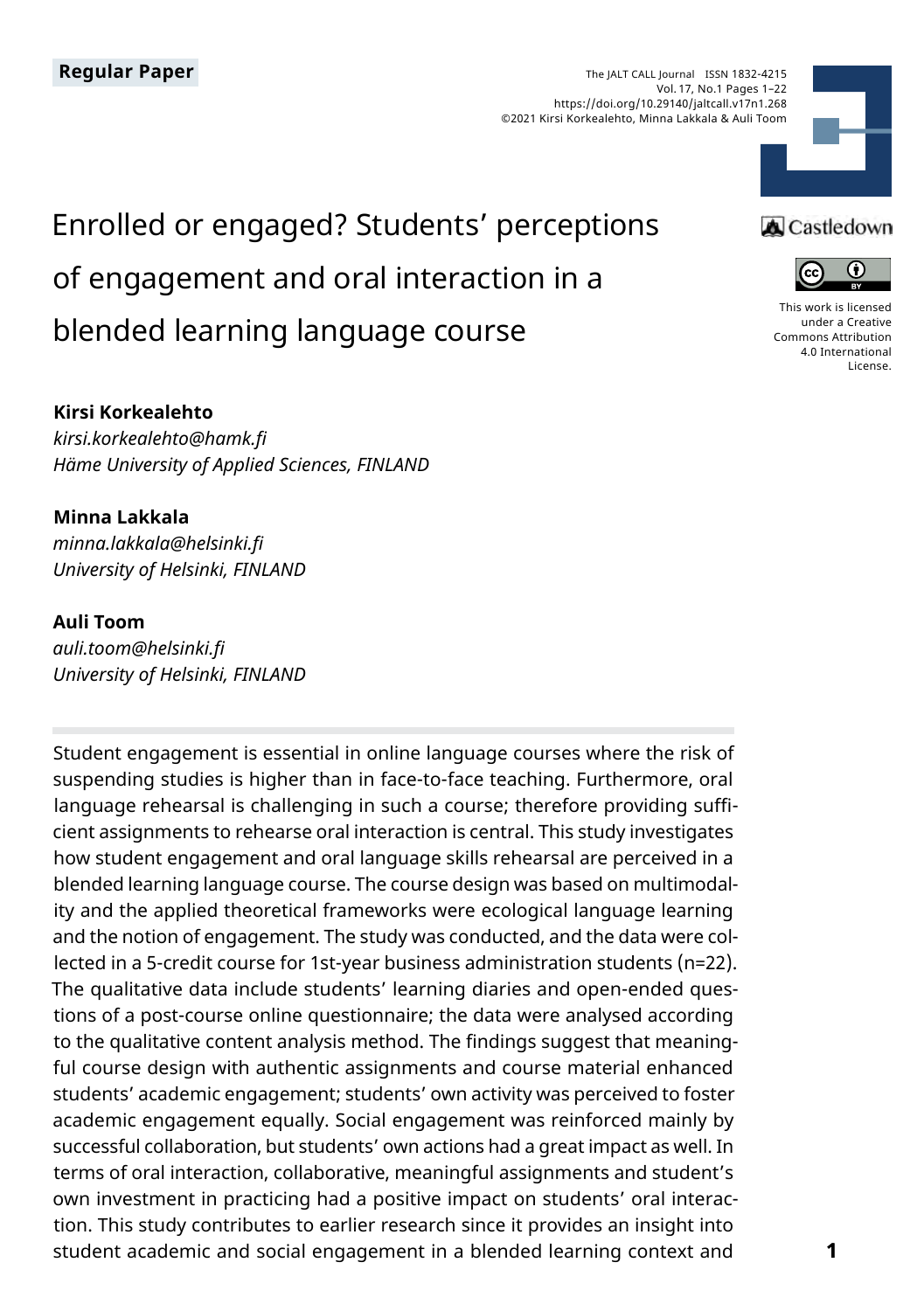the findings can guide educators to design more engaging language learning courses in higher education.

**Keywords:** engagement; higher education; blended learning; oral interaction

# **1. Introduction**

In the context of higher education, communication and language courses are offered increasingly as online or blended learning approaches. Blended learning is a model that combines face-to-face and distance learning (Gaebel, Kupriyanova, Morais & Colucci, 2014; Moskal & Cavanagh, 2014). This model affords students to practice their autonomy, but it also includes higher risks for interrupting studies. Persistence in such courses is often lower than in faceto-face learning, particularly if students do not feel competent in the learning environment. Furthermore, as higher education institutes emphasise online learning, students are increasingly non-traditional students, who often work alongside their studies. Students are enabled to combine studies with work (Thompson, Miller & Pomykal-Franz, 2013) when higher education institutes offer degree programmes in which face-to-face teaching occurs in the evenings or during weekends, but balancing between studies and external commitments can cause stress and timetable overlapping which in turn might lead to interrupting studies (Thompson *et al.*, 2013). Educators benefit from increasing their knowledge on aspects that promote engagement and persistence in online learning and design their courses accordingly.

In language studies, including online learning, the aim is to cover all language competences. Oral language skill practice appears to be challenging to implement, even though oral interaction is the skill working life requires from Bachelor of Business Administration the most; mastering interaction in English is a prerequisite for many expertise works (Confederation of Finnish Industries, 2014). Successful oral interaction requires multiple skills at the same time: pronunciation, fluency, turn-taking, vocabulary, grammar, non-verbal communication, topic management, and interactive listening. The purpose of the education in universities of applied sciences is to provide students with skills that ensure them better competences for working life; therefore, it is essential to provide enough opportunities to rehearse also oral interaction.

This study investigates the students' perceptions of engagement and oral interaction on a language course for first-year business administration students at a university of applied sciences.

#### **2. Theoretical framework**

#### *2.1 Ecological perspective and multimodality*

The ecological language learning approach (van Lier, 2000; 2004) forms the framework to investigate student engagement and oral communication in

 $\overline{2}$ 

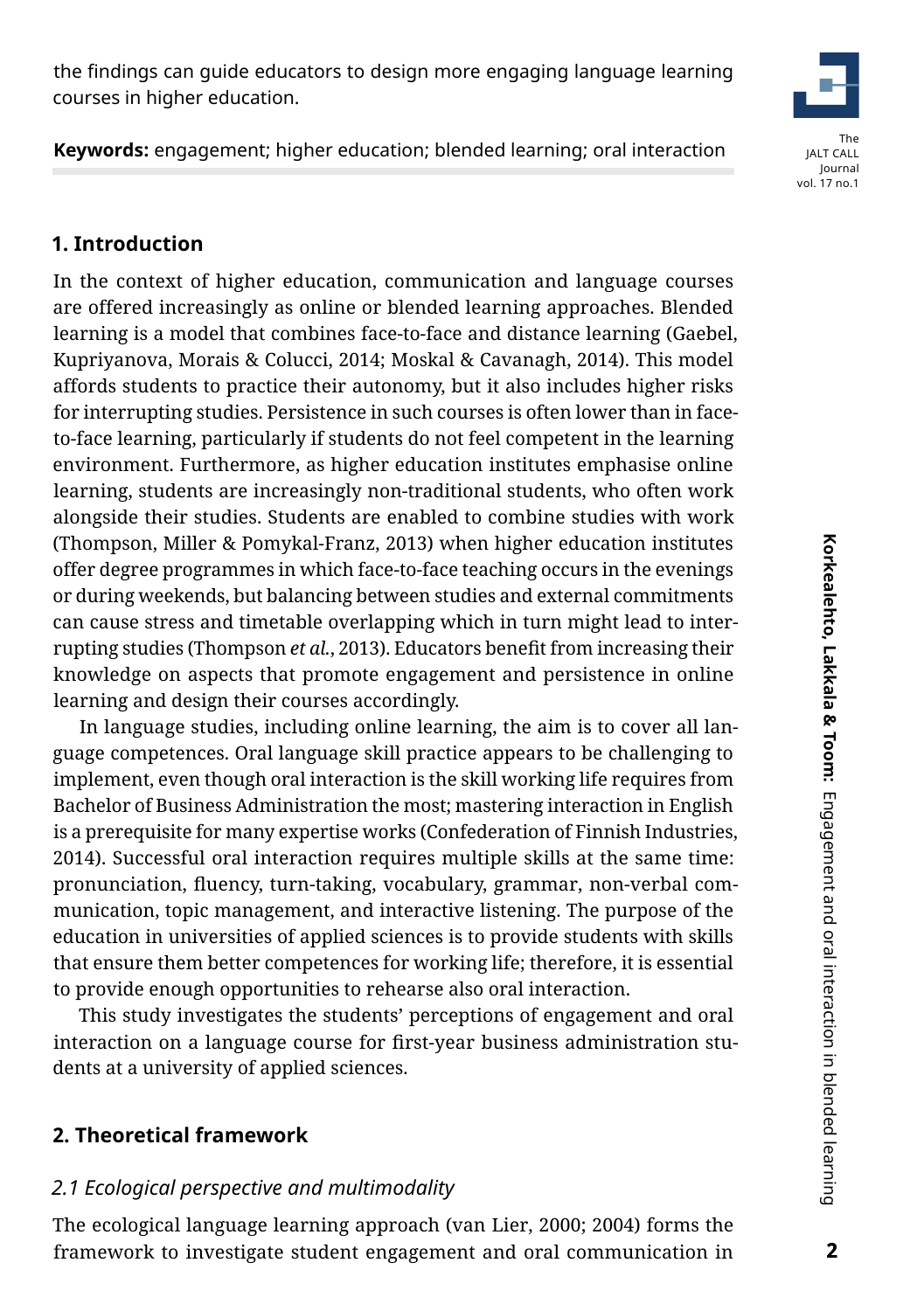relation to the pedagogical design applied in the course in question. The ecological language learning approach focuses on learners, their social activity, interaction with others and the environment, and how the learners perceive and use affordances (van Lier, 2000). The notion of autonomy describes how self-regulated learners use affordances in the environment or those provided by the teacher to enhance their learning, according to their own needs and goals (van Lier, 2004). Autonomy is entwined with the idea of authenticity which refers to contextualised learning. Not only is it recommended that learning material is authentic but that it stimulates interaction between learners to produce a genuine transferable response to real-life situations (García-Sánchez & Luján-García, 2016).

 Language competence is seen as an in-the-world set of skills, which develops through social interaction (Lantolf & Thorne, 2006; van Lier, 2004; Vygotsky, 1978), and oral language competence is viewed as a skill needed for communication in authentic situations, where focus is not on the linguistic correctness, but rather on passing the message. Interactivity in online courses, both studentteacher, and student-student interaction increases students' satisfaction and persistence (Espasa & Meneses, 2010; Liu & Chao, 2018). A real need for active learning and interaction implies that students want to act with real people and belong to a real group of people, on- and offline (Fredricks *et al.*, 2004; Kahu, 2013). Further, online task-oriented interaction can promote language development by activating students to use the target language (Sert & Balaman, 2018).

The multimodal learning approach (Kress & van Leeuwen, 2001) utilises modes of communication, such as visual, audio, text or speech, and it provides the tools to implement an ecological learning approach into practice. Virtual learning environments (VLEs) enable educators to provide learning material in various modes, and the combination of these modes supports learning. Further, in VLEs various media and methods are selected according to their suitability to the learning activities (Jalkanen & Taalas, 2013). Multimodal, student-centered methods are especially suited for language learning because the tasks are aimed to be authentic, in accordance with ecological learning approach.

Contemporary technology enables ubiquitous learning with handheld devices which makes multimodality easier to implement. Smartphones enhance accessibility in language learning (Wrigglesworth, 2019). The combination of pedagogically sound approaches supported by suitable technology can have a positive impact on online language learning (Golonka, Bowles, Frank, Richardson, & Freynik, 2014; Rienties, Lewis, McFarlane, Nguyen, & Toetenel, 2018). Moreover, oral communication in a foreign language tends to be more stress-free online than in face-to-face learning situations (Leier & Korkealehto, 2018; Bueno-Alastuey & López Pérez, 2014). Additionally, technology provides students with opportunities to communicate freely and peer or expert feedback can promote learning. Shadiev and Yang (2020) stated that technology offers means for learners' own language skills to emerge when they use the target language in their own production and peer interaction and gain relevant feedback from their peer. Romaña Correa (2015) gained positive results when learners of English as a foreign language used conference calls,

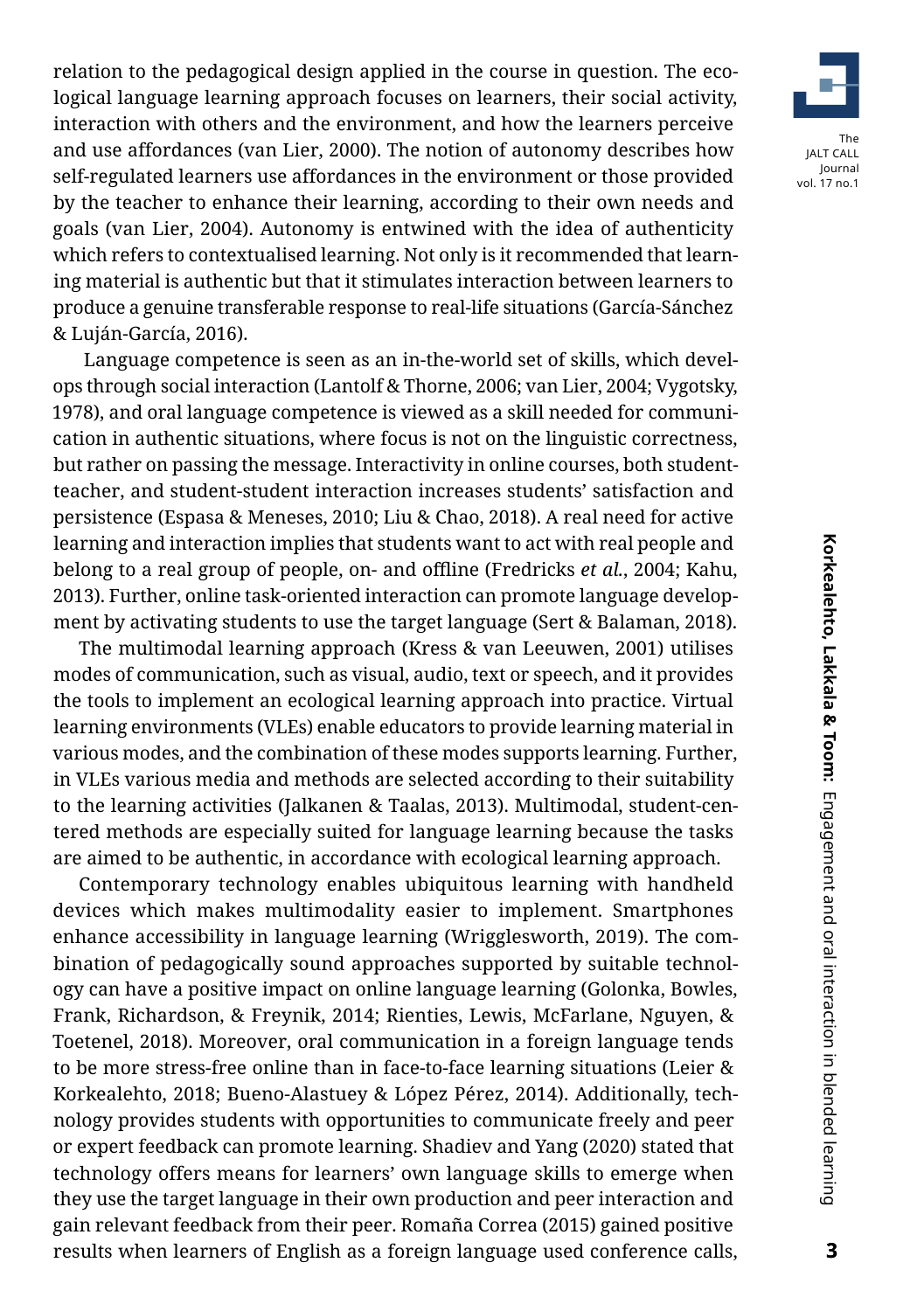as the calls improved the learners' interaction and language fluency. Taillefer & Munoz-Luna (2014) discovered that mutual understanding among language learner pairs (Spanish-English) was reinforced by non-verbal communication which was enabled by Skype calls. Additionally, the calls provide opportunities for authentic learning and communicative competence improvement.

#### *2.2 Student engagement*

Even though the term engagement is elusive, and it has various definitions in the literature, the importance of it is understood and seen as an indicator of the quality of student experience in higher education (Kahu, 2013; Redmond, Heffernan, Abawi, Brown, & Henderson 2018). Albeit student engagement has proved to have positive effects on learning and interaction, it does not automatically ensure good learning results. Students' experiences are dependent on teachers' pedagogical and emotional engagement and other students' interactions (Kangas, Siklander, Randolph, & Ruokamo, 2017). Teacher engagement is important in any learning context, but student engagement is salient especially on online courses because of the higher risk to interrupt the studies.

The notion of engagement is multidimensional and dynamic. In the extant literature, the concept has been defined in various ways, but the widely agreedupon three-part typology engagement comprises behavioural, emotional and cognitive components (Fredricks, Blumenfeld, & Paris, 2004). Behavioural engagement entails participation and involvement in academic or social activities through time and effort spent on learning activities and interactions with peers and teachers (Kahu, 2013; Kuh, 2009). Emotional engagement entails students' affective reactions to learning (Fredricks *et al.*, 2004) and includes reactions and attitudes that students have related to teachers, peers, studying habits, subjects, and institute at large. Cognitive engagement entails a willingness and motivation to invest effort in comprehending complex ideas and mastering high-level skills (Fredricks *et al.*, 2004).

The emotional engagement overlaps with social engagement, which means students' social investment in the collegiate experience and compassing academic and non-academic activities outside the classroom as well as social discussions (Coates, 2006). In addition, the sense of belonging to the learning community can be a part of emotional engagement (Fredricks *et al.*, 2004; Kahu, 2013) or social engagement. Social engagement is equally important to the academic one since it enhances students' social-emotional wellbeing. Social engagement is essential for pair and group assignments and it provides a basis for discussions on personal issues (Sinha, Rogat, Adams-Wiggins, & Hmelo-Silver, 2015). According to Pekrun and Linnenbrink-Garcia (2012), the factors that affect social engagement are mutual respect, supporting relationships, fairness as well as challenging and rigorous tasks and positive and safe learning environments.

This three-dimensional academic engagement framework is suitable for exploring student engagement in a traditional setting, but for online learning environments in higher education, a modified version is recommended

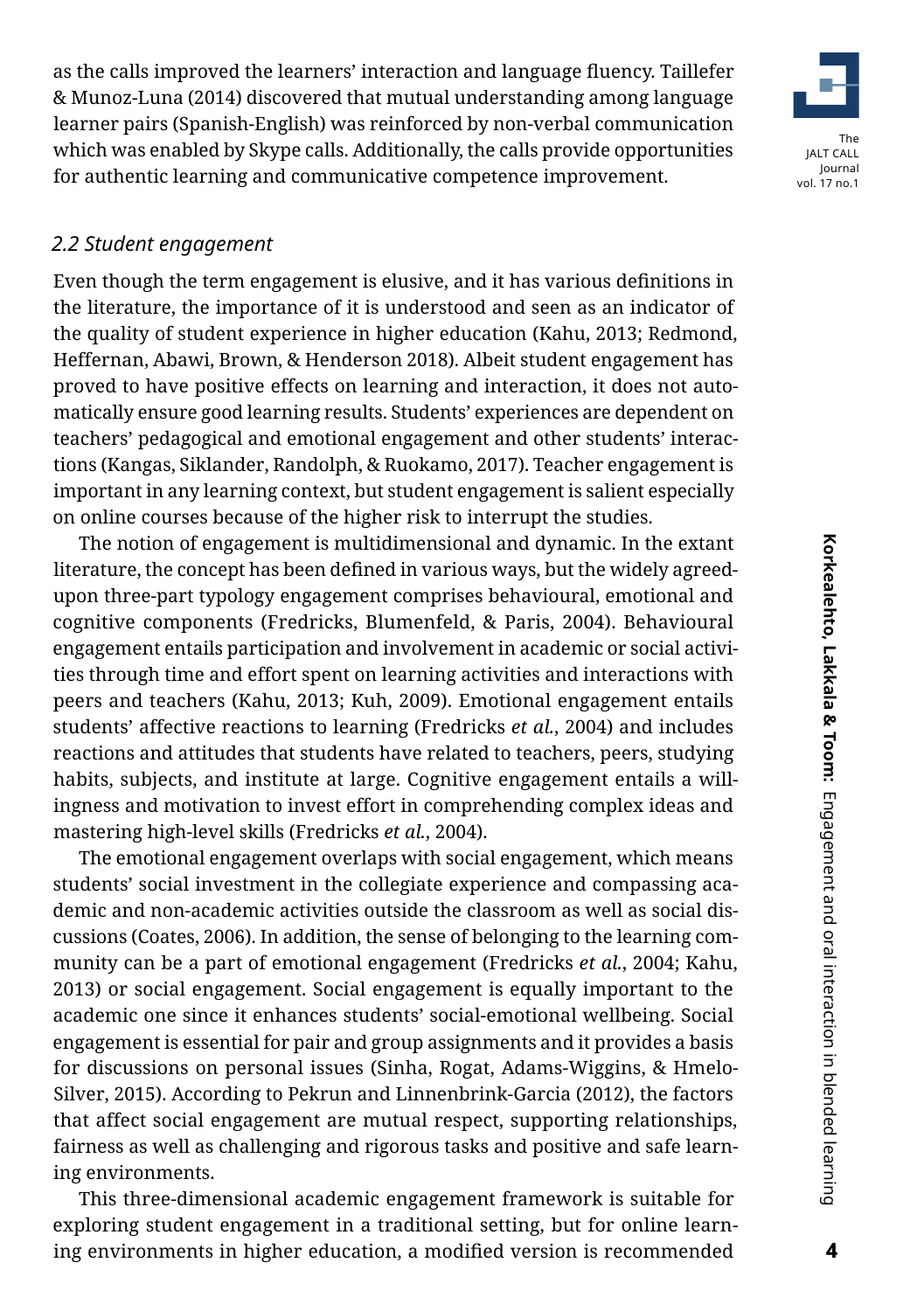by Redmond *et al.* (2018). Their suggestion includes five elements: social, cognitive, behavioural, collaborative and emotional engagement. The context of this research is blended learning including distance and face-to-face sessions; hence we combine the previous approaches and use the three-dimensional frame of *academic engagement* including behavioural, emotional and cognitive aspects with additional *social engagement*, in which we include both social and collaborative aspects. In technology-enhanced language learning, the results on student engagement indicate that digital tools foster enjoyment, satisfaction, and motivation (Hsu, Wang, & Comac, 2008; Sun, 2010) and they improve students' self-reflection, interaction, and collaboration (Ducate & Lomicka, 2008; Rivens Mompean, 2010; Liu, Wang, & Tai, 2016) which all enhance engagement.

#### **3. Aim of the study**

To contribute to the previous research, this study aims to gain a better understanding of undergraduate students' perceptions of engagement by examining the ability of digital pedagogy to enhance student engagement as well as oral interaction in a blended learning language course. Two research questions were addressed:

- 1. Which features do students perceive enhancing academic and social engagement in a blended learning language course?
- 2. Which features do students perceive enhancing oral communication in a blended learning language course?

#### **4. Methods**

#### *4.1 Context and participants*

In Finland, universities of applied sciences offer bachelor's degree programmes in several disciplines. Bachelor's degree programme in business administration educates professionals for management or independent entrepreneurs. The courses consist of 210 ECT credits and it takes 3.5 years to complete. In Bachelor's degree programmes, students must demonstrate a defined proficiency in the national languages, Finnish and Swedish, and at the minimum one foreign language. The language studies are integrated into the professional subject content. Languages for specific purposes and vocationally oriented language learning form one basis of professional competence, where the content and terminology covered are typical of a particular field (Kantelinen & Airola, 2008), here business administration.

The course in question is a mandatory Business English course and the study participants were 22 first-year business administration students at a university of applied sciences. The students were conducting their studies with a blended learning approach. The age and the educational background of the participants were heterogeneous: eight students had a previous bachelor's degree, five a high school diploma, five a high school diploma with vocational qualifications and four had vocational qualifications. The age range varied from 21 to

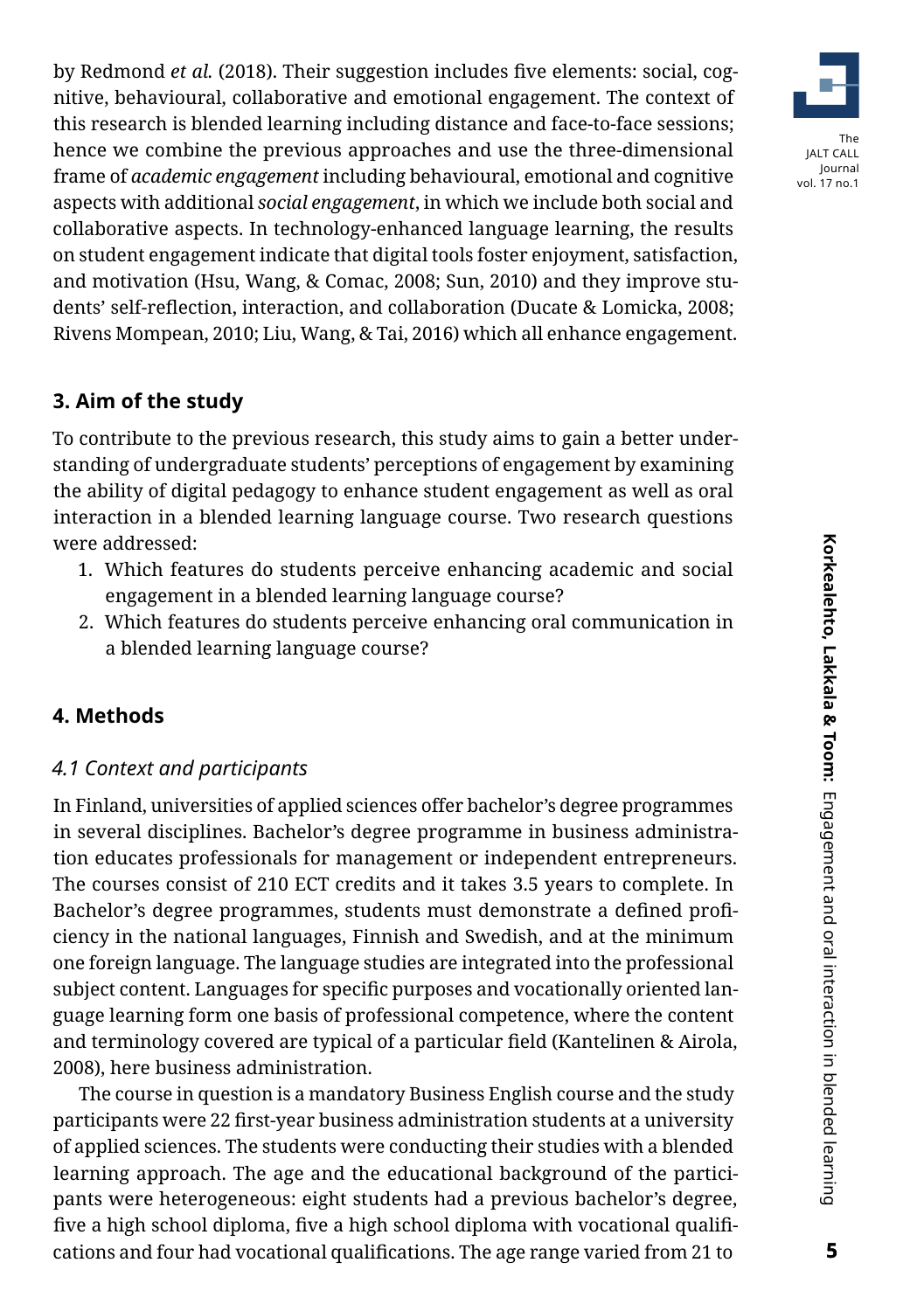52 years. All students worked alongside their studies and their language skill level was B2 according to the Common European Framework of Reference for Languages (European Union, 2018).

#### *4.2 Course design and educational technology tools*

The students participated in the degree programme through a blended learning mode. The duration of the Bachelor of Business Administration degree programme was 3.5 years and it was implemented in a manner where the students had face-to-face periods on Fridays and Saturdays. These face-to-face periods included several subjects, and in the degree programme timetable only five face-to-face sessions within 16 weeks were allocated for the investigated Business English course, hence the course had to be designed accordingly. The duration of the course was 16 weeks, comprising five face-to-face sessions in weeks 1, 3, 7, 13 and 15. The course was divided into 8 topics, as described in Table 1. According to the curriculum, the learning outcomes were: students will be proficient in the basics of business English both in speaking and writing and they will master main communication events and vocabulary of the field.

**Week Topic Moodle assignments Moodle forum Assessment** 1 General Introduce yourself (video) pass/fail Find a pair (written) pass/fail 2 Education and business studies education (recording) Describe your 0–5 3 Social skills Hand gesture (video) 0–5 4 Telephoning How to sound polite on phone (written) 0–5 5-6 Business and society Have you considered becoming an entrepreneur (written)  $0 - 5$ 7-8 Working life What motivates you at work? (written)  $0 - 5$ 9-11 Job application CV (written) 0–5 Covering letter (written) Application (video) 0–5 12-14 Company environments Company presentation (oral/video) Have you been on a business trip? (written) 0–5 15-16 Global competence Business culture of a chosen country (written essay)  $0 - 5$ 

**Table 1.** Business English course design

# 6

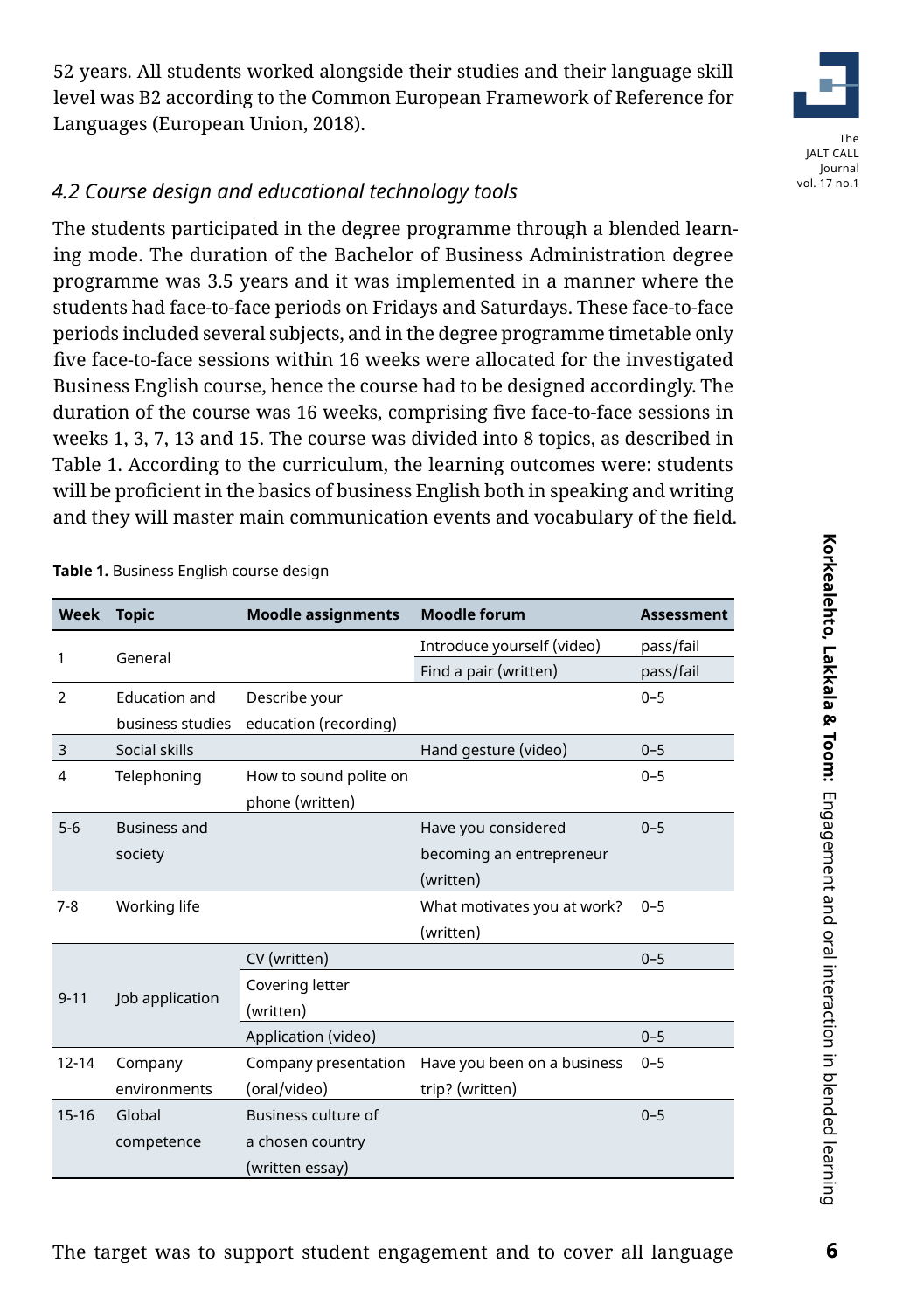competences, particularly oral interaction and therefore the course material and the assignments were carefully planned for a pedagogically sound model. Field-specific, context-aware language learning is a suitable guideline in a university of applied sciences where professional skills are in focus.

The students were given ample opportunities for their contribution in the target language. The assignments were to be conducted as audio files, photos, videos and texts using educational technology applications. Furthermore, the students were asked to keep their reflective learning diaries in Finnish. The learning diary being kept in the students' mother tongue enabled the students to reflect on their learning and emotions during the course profoundly. The students were instructed to write an entry at least once a week, but preferably after each time, they had studied English.

Moodle was used as the learning management platform. The course was divided into eight modules, each module including study material, related links as well as listening, reading, written and oral tasks; a part of which were individual and a part pair work. Each module included a compulsory oral pair discussion task on the related topic. Besides the learning platform Moodle, several digital applications were used to enhance studying: WhatsApp video calls for oral interaction and listening skills, Vocaroo and Adobe Spark for speaking and listening, Kahoot for learning vocabulary, grammar, and pronunciation, Quizlet for learning vocabulary, and Answergarden for writing and interaction.

Throughout the course the students had the same pair with whom they conducted the oral interaction assignments weekly via WhatsApp video calls and the allocated time for this activity was 1 hour/week. In addition, the students were required to make video recordings with Adobe Sparks on topics such as their own introduction and a job application. Vocaroo was used in Moodle Forums for expressing students' own opinions on topics such as motivation or explaining about their own work experience or contemplating their opportunities on becoming an entrepreneur. Video recordings covered assignments such as explaining and showing one gesture related to intercultural communication. In each module, there was a Quizlet study set which covered the vocabulary of the topic, and the students were able to rehearse the words in the multiple ways Quizlet offers. In face-to-face sessions, students added words to Answergarden and a word cloud was created which sparked oral or written interaction according to the teacher's instructions. Additionally, Kahoot was utilised in-class for practising vocabulary or phrases.

In terms of course assessment, the videos and discussions as well the assignments were rated in the scale 0–5. The essay formed 20%, the oral presentation 30%, CV, application and application video formed 30% of the mark and the rest of the assignments and discussions contributed 20% to the final mark.

#### *4.3 Data collection*

The qualitative data comprised the following from 22 participants: reflective learning diaries and responses to the eight open-ended questions of the postcourse Google Forms questionnaire. The students were instructed to write at

 $\overline{7}$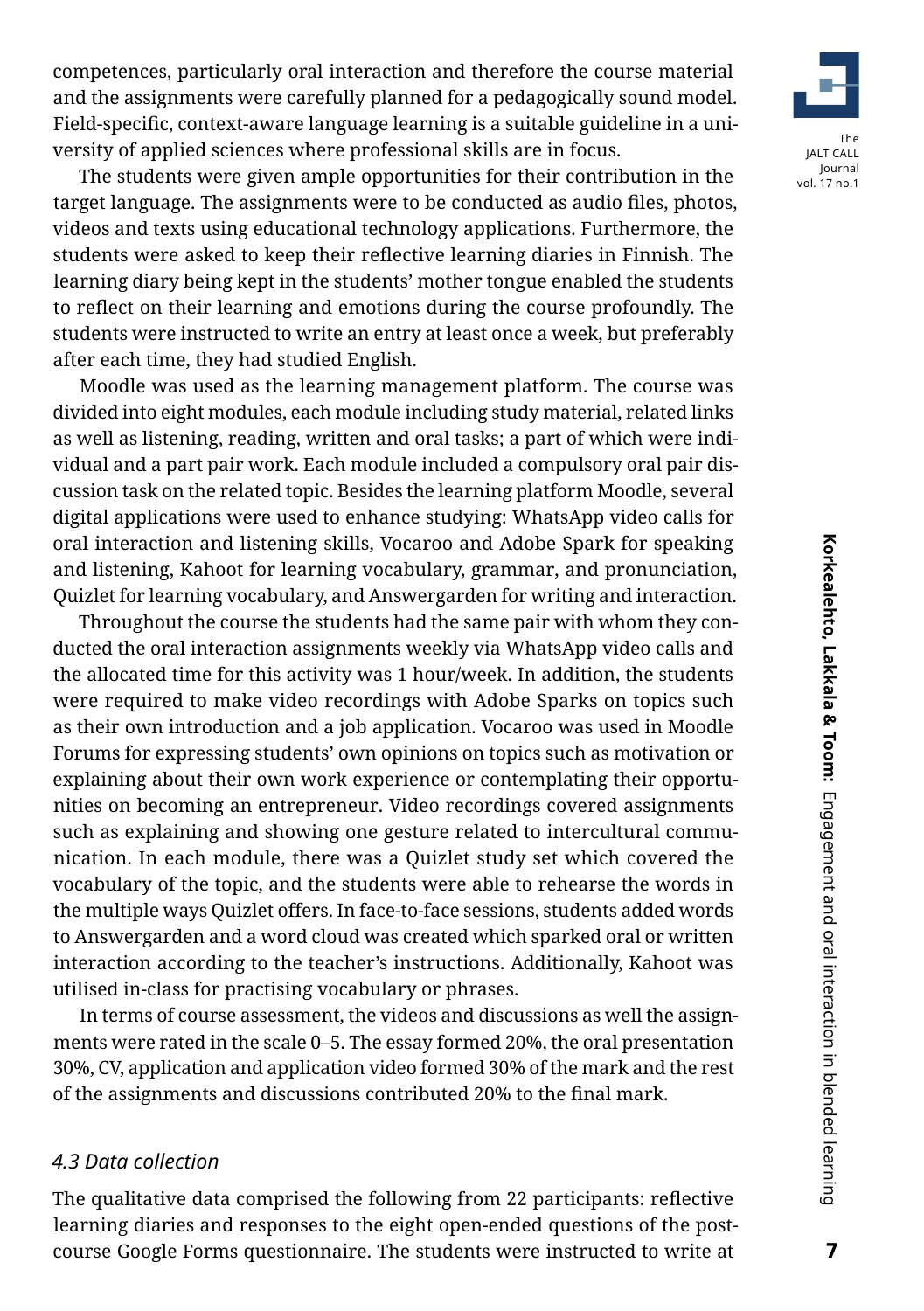least one entry once a week in a free format to describe how they have studied English, which aspect they found beneficial and which aspects hindered their learning. The length of the learning diaries varied from 335 to 2626 words, an average learning diary comprised 1700 words and the total number of words was 31,077. The learning diaries were written throughout the course in Word documents and the students uploaded the finalised diaries to Moodle after the course. The students were reminded via an email a week after the course completion and again after two weeks. All students who completed the course in the time limit uploaded their diaries to Moodle.

The eight open-ended questions of the questionnaire covered students' perceptions of the course, digital tools, Moodle assignments, weekly pair discussions, course atmosphere, face-to-face teaching, additional ways of studying English during the course and their active role as students. The responses amounted to 2107 words. The link to the Google Forms questionnaire was uploaded to Moodle and it was opened after the last face-to-face session. In a week a reminder was sent through email, after which all students answered the questionnaire.

#### *4.4 Data analysis*

The data were analysed using the qualitative content analysis method, which provides procedures for rigorous analysis of written data and means to describe the phenomenon comprehensively (Krippendorff, 2004). The analysis was conducted with an abductive approach which enables the research to move iteratively between the data and theory. This iterative method allowed the combination of theory-informed and data-grounded analysis of the data.

In the first stage of the analysis, the data were read and segmented, that is, all relevant items regarding either engagement and or oral interaction were marked and chosen to be analysed utilising Atlas.ti software (version 8.4.18). As a segment was counted an expression conveying an impression or opinion related to academic or social engagement or oral communication, be that a single word, a clause or a longer extract of the text. The number of marked segments was 1728 and they were titled descriptively according to the expressions. In the data, similar opinions and impressions were addressed with various utterances. Additionally, the same extract could include expressions concerning engagement as well as oral interaction, therefore one segment could be allocated in oral interaction and in either academic or social engagement, but not in both kinds of engagement.

**Analysis of academic and social engagement.** For the first research question, two main categories according to the first research question were created: experienced impact on academic engagement and experienced impact on social engagement. Both two main categories were divided into positive and negative sections. Each chosen segment was categorized according to these main categories in an exclusive manner: each segment could belong only to one of these four categories. The total amount of the segments concerning

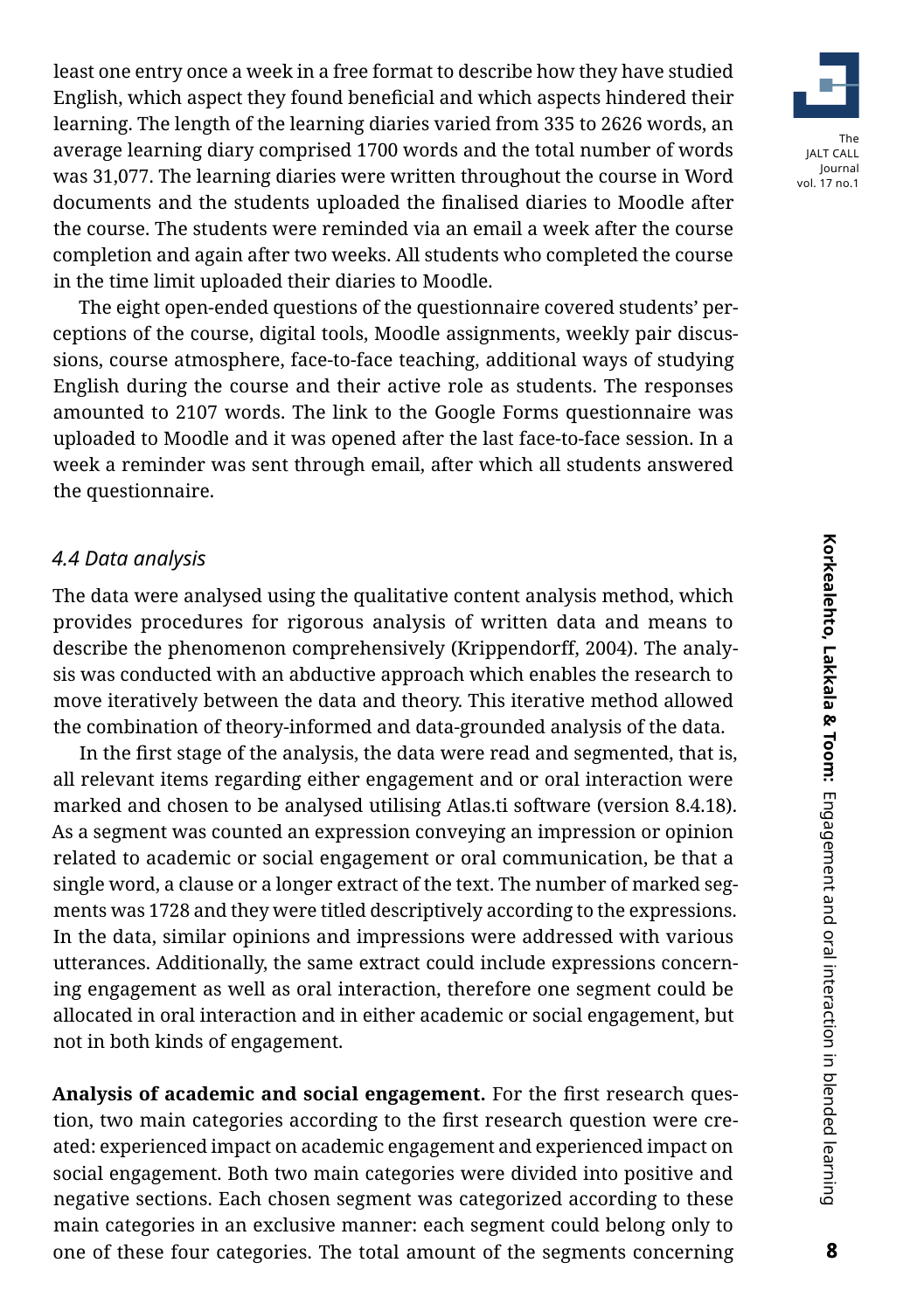engagement was 1409; 1050 were in academic engagement, of which 781 were positive and 269 negative, in social engagement the total amount was 359 of which 268 were positive and 91 negative. After that, each segment was explored thoroughly, and the following subcategories were created pertaining to academic engagement: collaboration, course design, educational technology, student's activity and teacher's activity; and regarding social engagement: collaboration, student's activity and teacher's activity.

Thereafter, the subcategories were further categorised one by one in the data-driven manner focusing on the expressions of the students' experience and the following final subcategories were generated to illustrate the content of students' reflections:

#### *Academic engagement*

#### Collaboration

- ► *Learning from others:* listening to peers' presentations, or their explanation on tasks;
- ► *Learning together*: tackling challenging tasks together or studying grammar together;
- ► *Pair's language skills:* praising or criticism on pair's competences;
- ► *Time management*: difficulties to match timetables for pair work.

### Course design

- ► *Assignments:* variety of activities, their topic relatedness and usability at work or not being useful at student's own work
- ► *Course structure:* clear timetable, deadlines and alignment of course objectives, materials and assignments;
- ► *Distant learning:* clear structure of the distant learning periods;
- ► *Face-to-face sessions:* amount of face-to-face sessions as well the variety of activities conducted in the face-to-face session;
- ► *Study materials:* relevant, business related material.

#### Educational technology

- ► *Effectiveness:* how efficient the applications were in terms of enhancing learning;
- ► *Enjoyment:* enjoyment conducting the activities with technology;
- ► *Usability:* defects with technology.

#### Student's activity

- ► *Feeling of progress*: reflections on own noticing improvement;
- ► *Own competences:* capability to evaluate own language competences and learn more accordingly;
- ► *Own effort:* investment regarding English studies.

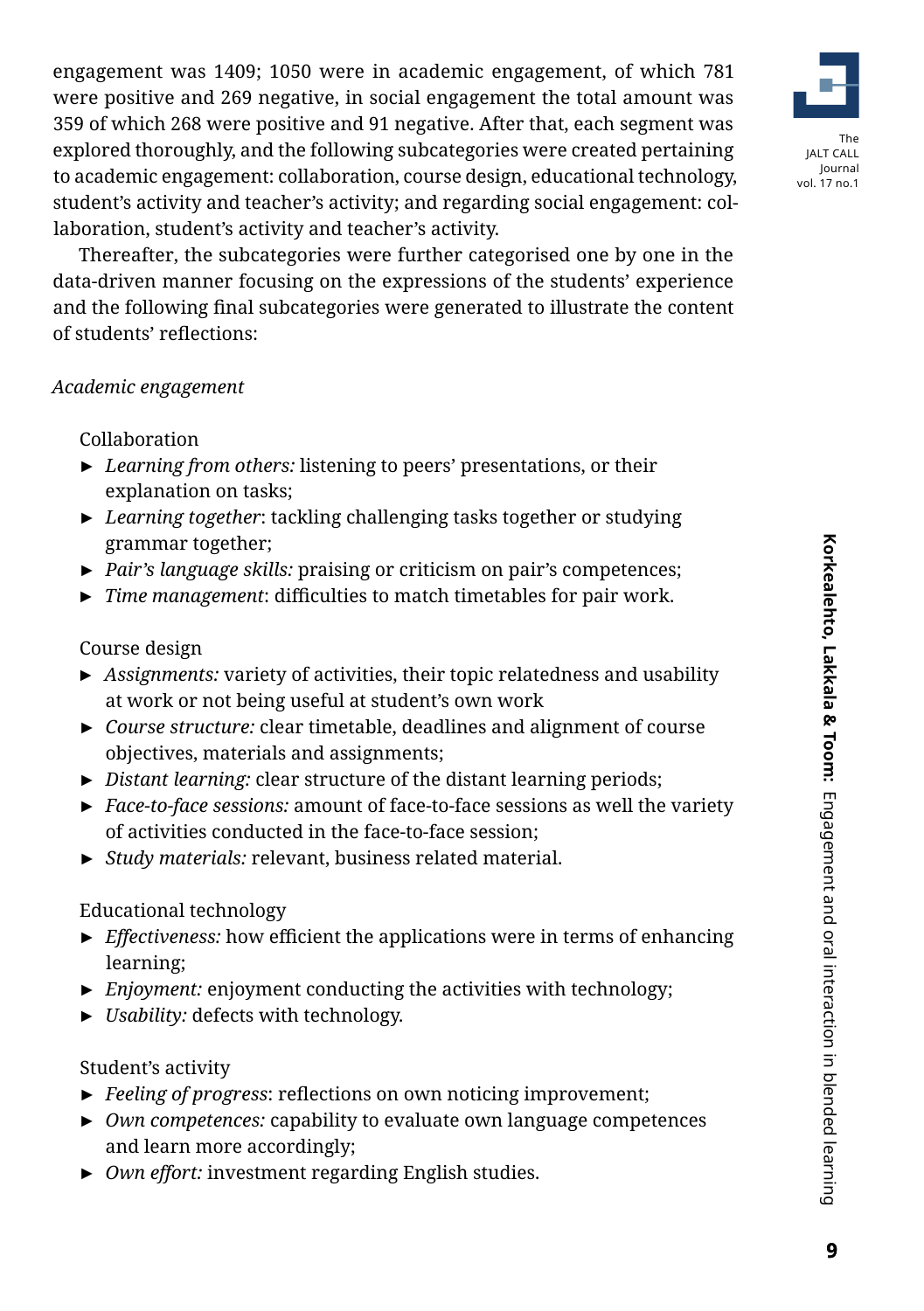Teacher's activity

- ► *Content expertise:* teacher's knowledge on Business English, grammar and pronunciation;
- ► *Guidance & support*: quantity and quality of instructions and support
- ► *Pedagogical expertise:* mentions on teacher's capability to teach all language skill areas, integrate technology into learning activities and provide feedback.

### *Social engagement*

Collaboration

- ► *Enjoyment:* Enjoyment of collaboration, laughing together and trusting each other
- ► *Mutual respect*: commitment to the pair work and being responsible;
- ► *Peer support*: gratitude for pair's support also in other issues besides English studies.

Student's activity

- ► *Eagerness to invest time for interaction:* intentions and willingness to interact positively with the teacher and peers;
- ► *Self-esteem:* poor self-esteem which hindered learning and increased self-esteem during the course which in turn empowered the students to be socially more active
- ► *Sense of belonging*: sense of belonging to the group and being respected.

Teacher's activity

- ► *Emotional support:* teacher's acts regarding empathy and emotional support;
- ► *Fairness:* criticism on the teacher's method instructing only in English or giving too much space for certain students;
- ► *Social interaction*: the teacher's interaction style with the students.

**Analysis of oral interaction.** For the second research question, the same data were analysed with the similar method and two main categories were created: experienced positive and negative impact on oral interaction. The total amount of segments was 319, of which 271 were positive and 48 negatives. Thereafter, the following subcategories emerged based on the aforementioned data-driven analysis:collaboration, course design, educational technology and student's activity. In the final stage, these subcategories were divided in the following categories:

## *Oral interaction*

#### Collaboration

► *Group work in face-to-face session:* benefits of discussions in bigger groups;

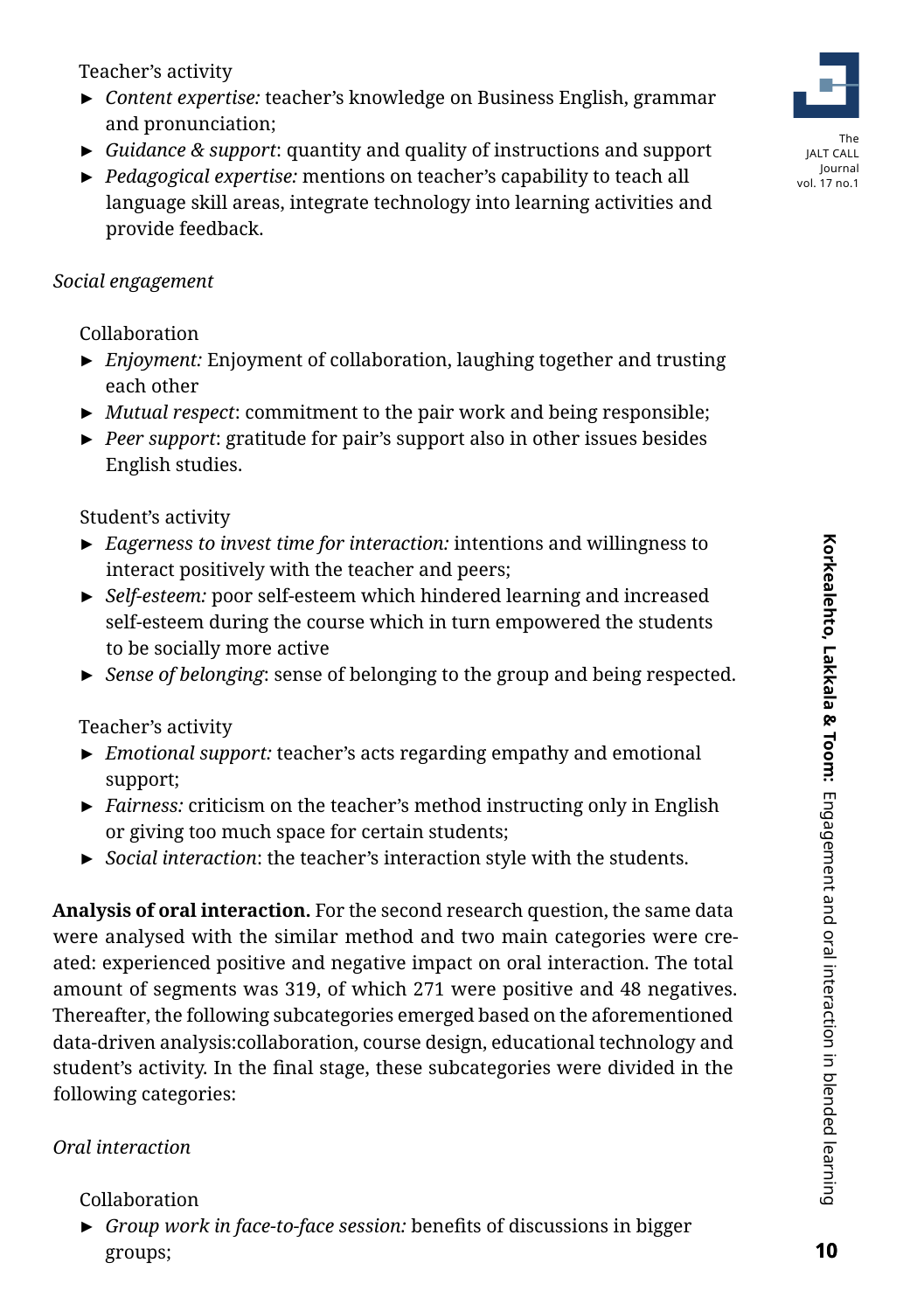- ► *Oral language competence:* criticism on pair's insufficient oral language skill for hindering oral interaction and praising the pair's competence for advancing student's own oral language skill;
- ► *Peer feedback or support:* pairs encouraged one another or gave constructive feedback;
- ► *Video call discussions:* benefits of the weekly pair video call discussions.

Course design

- ► *Assignments:* multimodal, topical, authentic, business related assignments, which initiated interaction and individual practicing;
- ► *Course structure:* the course structure which included oral exercises throughout the course, the tolerant, error-allowing course atmosphere which encouraged the students to use the foreign language;
- ► *Face-to-face sessions:* oral exercises in in-class setting and interaction with the teacher and peers in the target language.

Educational technology

- ► *Effectiveness*: effective learning with technology e.g. making videos with own voice or practicing pronunciation with an application;
- ► *Enjoyment*: enjoyment with the aspects the technology provided for oral skills practicing such as competitions or enjoyment creating wordclouds or making recordings and videos;
- ► *Usability:* user-friendly opportunities technology provided for oral skills practicing or issues in using technology for oral interaction.

Students' activity

- ► *Feeling of progress*: positive reflections on improved oral skills;
- ► *Own competences*: shortcomings in own competences and reflection on being capable of speaking in certain encounters;
- ► *Own effort:* individual activities to rehearse their oral skills;
- ► *Self-esteem*: anxiety and low self-esteem which shows as being afraid of using the target language, or as growing self-esteem which empowers the students to speak in English.

In the last analysis phase, the emerged categories were discussed and redefined with two other researchers.

# **5. Findings**

# *5.1 Features affecting academic engagement*

The features affecting academic engagement are depicted in Table 2 which shows the frequencies and relative proportions of positive and negative aspects in each category.

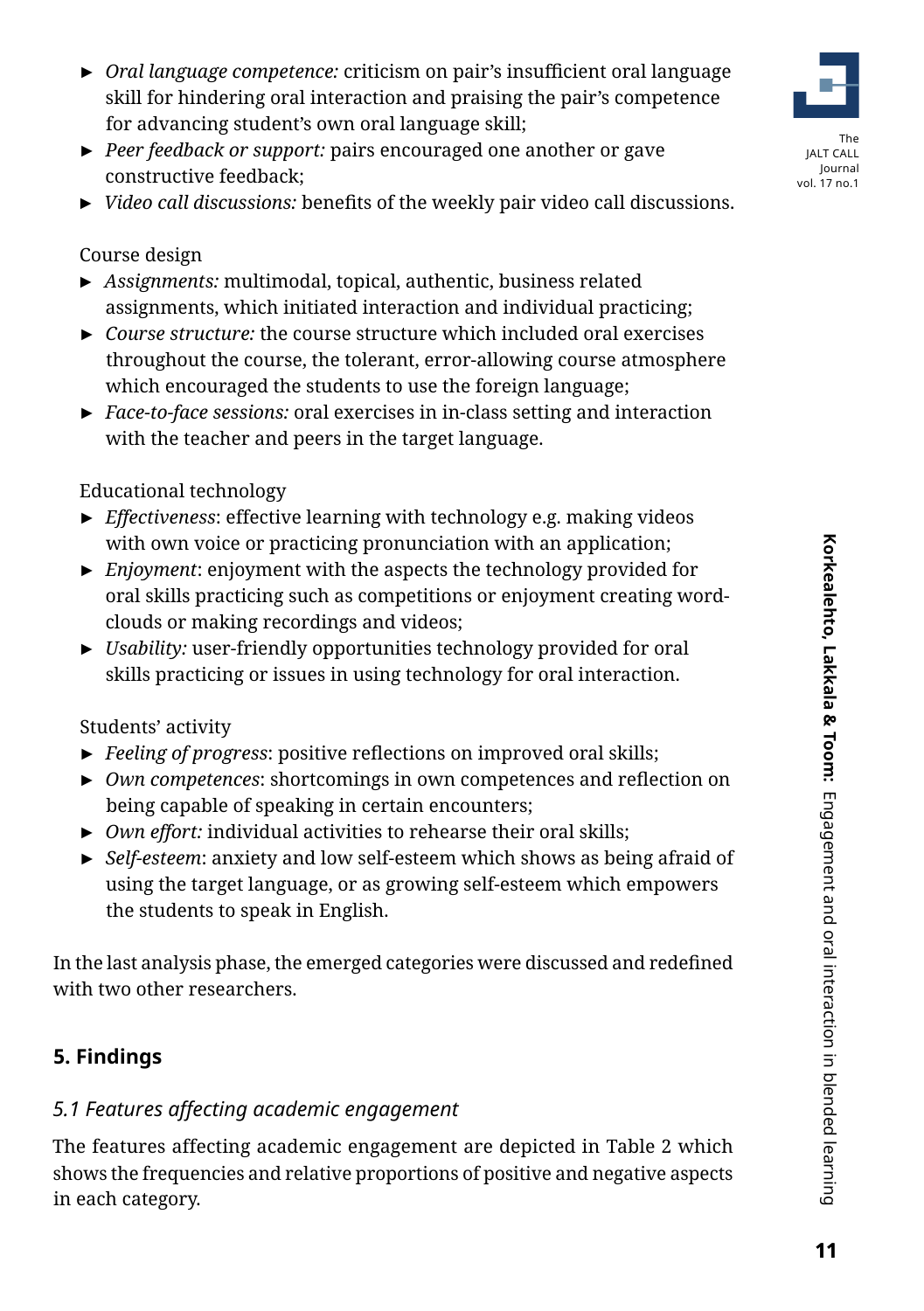#### **Table 2.** Features affecting academic engagement

| Category                 | <b>Positive mentions</b> | <b>Negative mentions</b> |
|--------------------------|--------------------------|--------------------------|
| Collaboration            | 106 (13.57%)             | 13 (4.83%)               |
| - Learning from others   | 60                       |                          |
| - Learning together      | 46                       |                          |
| - Pair's language skills |                          | 8                        |
| - Time management        |                          | 5                        |
| Course design            | 294 (37.64%)             | 34 (12.64%)              |
| - Assignments            | 121                      | 14                       |
| Course structure         | 43                       |                          |
| - Distant learning       | 10                       | 4                        |
| - Face-to-face sessions  | 37                       | 6                        |
| - Study materials        | 83                       | 10                       |
| Educational technology   | 65 (9.32%)               | 43 (15.99%)              |
| - Effectiveness          | 27                       |                          |
| - Enjoyment              | 38                       | $\overline{2}$           |
| - Usability              |                          | 41                       |
| Student's activity       | 278 (35.60%)             | 164 (60.97%)             |
| - Feeling of progress    | 72                       | 11                       |
| Own competences          | 57                       | 108                      |
| - Own effort             | 149                      | 45                       |
| Teacher's activity       | 38 (4.87%)               | 15 (5.58%)               |
| - Content expertise      | 7                        |                          |
| - Guidance & support     | 6                        | 11                       |
| - Pedagogical expertise  | 25                       | 4                        |
| <b>Total</b>             | 781 (100%)               | 269 (100%)               |

According to the findings, the students considered that the course design and their own activity affected the academic engagement the most. The course design was regarded to have a paramount impact on academic engagement. The students evaluated that the course was clearly structured, the timetable, the compulsory assignments, the tools to conduct them, the deadlines as well as the feedback and guiding opportunities were presented well. The students appreciated the fact that the pedagogical script with all the relevant factors was exposed and explained to the students during the first face-to-face session which allowed them to plan their learning beforehand. Furthermore, the students stated that the course material was selected to answer their working life needs, they regarded it as work-related and authentic. If the participants could not utilise the material in their work, they regarded it not engaging, for example: "I don't have to use English at work, so my practicing is minimal." The course was implemented following the blended learning method including five face-to-face sessions. All students perceived face-to-face teaching fostering their academic engagement, e.g.: "The lesson surprised me, and I didn't get bored, because the teaching was compelling." Consequently, if the number of face-to-face sessions was regarded insufficient, it had a negative impact on

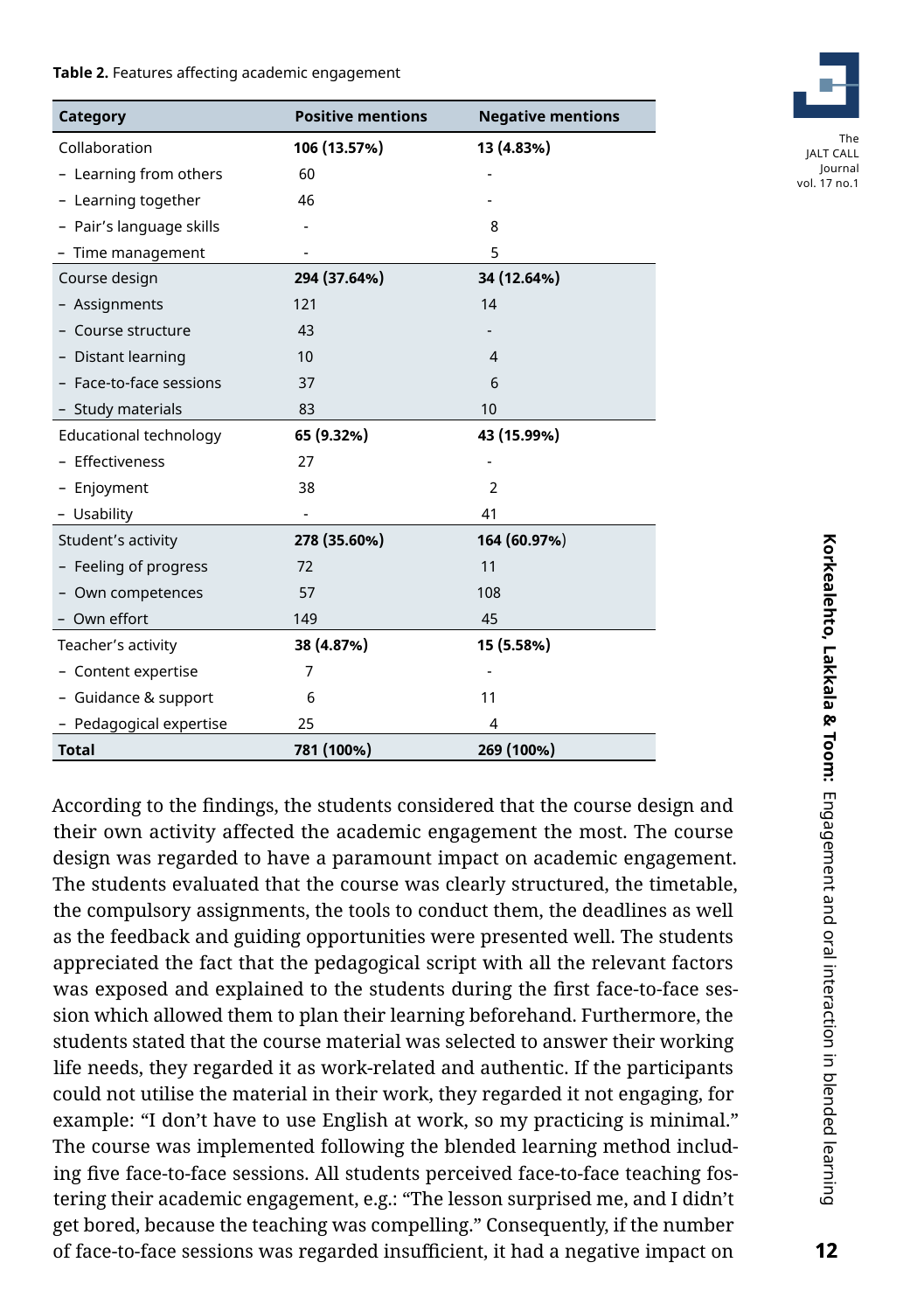students' academic engagement. The variety of assignments promoted engagement by offering novel inspiring ways to learn and conduct the tasks. The assignments were considered challenging enough.

Besides the course design the students' own activity was integral in terms of academic engagement. The students took an active role and they saw themselves self-regulated owners of their own learning; for example: "I prepared myself by learning the new material and studying the words and after that, it was easy to conduct the weekly oral tasks via WhatsApp video call with my pair." On the other hand, students were self-critical regarding their own previous language competences and the assignments were regarded as demanding, which had a negative impact on academic engagement. Lack of time was also mentioned causing decreased academic engagement. Instead, after investing time and effort students' language competences improved which in turn increased academic engagement.

Collaboration was considered to enhance academic engagement. Additionally, students noticed that peer feedback and support contributed to their learning positively; they noticed that they can learn from each other as well as through negotiations with each other. The following are examples of successful collaboration "Once again, my pair helped me with a difficult task, and we were able to have a proper conversation." "I couldn't let my pair down and not to study before our discussion." Accordingly, if the pairs were not at the same language competence level or if they could not match their timetables, the collaboration was considered to diminish academic engagement. Such comments were rare, but the following example depicts such a case: "We prepared our slides for the oral presentation but unfortunately could not find time to rehearse the presentation together, which was a shame."

Various digital tools and modes i.e. photos, text, recordings, and videos increased academic engagement. Technology was seen to foster engagement as the students noticed that the applications were beneficial in their work and other studies as well as in interaction with their peers as one student wrote: "The applications were just awesome, I used them in my other studies and work" For some, the applications diminished the academic engagement, if their usability was considered challenging, as in the following comment: "The technology steals the time from the actual language learning." In addition, the technology was considered to have value added by providing enjoyment and fun in terms of competitions and gained points and rewards.

Issues related to the teacher's role were mentioned less frequently regarding enhancing academic engagement. However, the participants appreciated the teacher's content and pedagogical expertise and guidance, as well as support and individual feedback. They also valued the teacher's knowledge of topical tools as in the following example: "I really liked the teacher's style; it was relaxed but consistent and engaging." However, if the participants felt that they were not provided enough feedback, or the instructions were unclear, their academic engagement was experienced to decrease.



vol. 17 no.1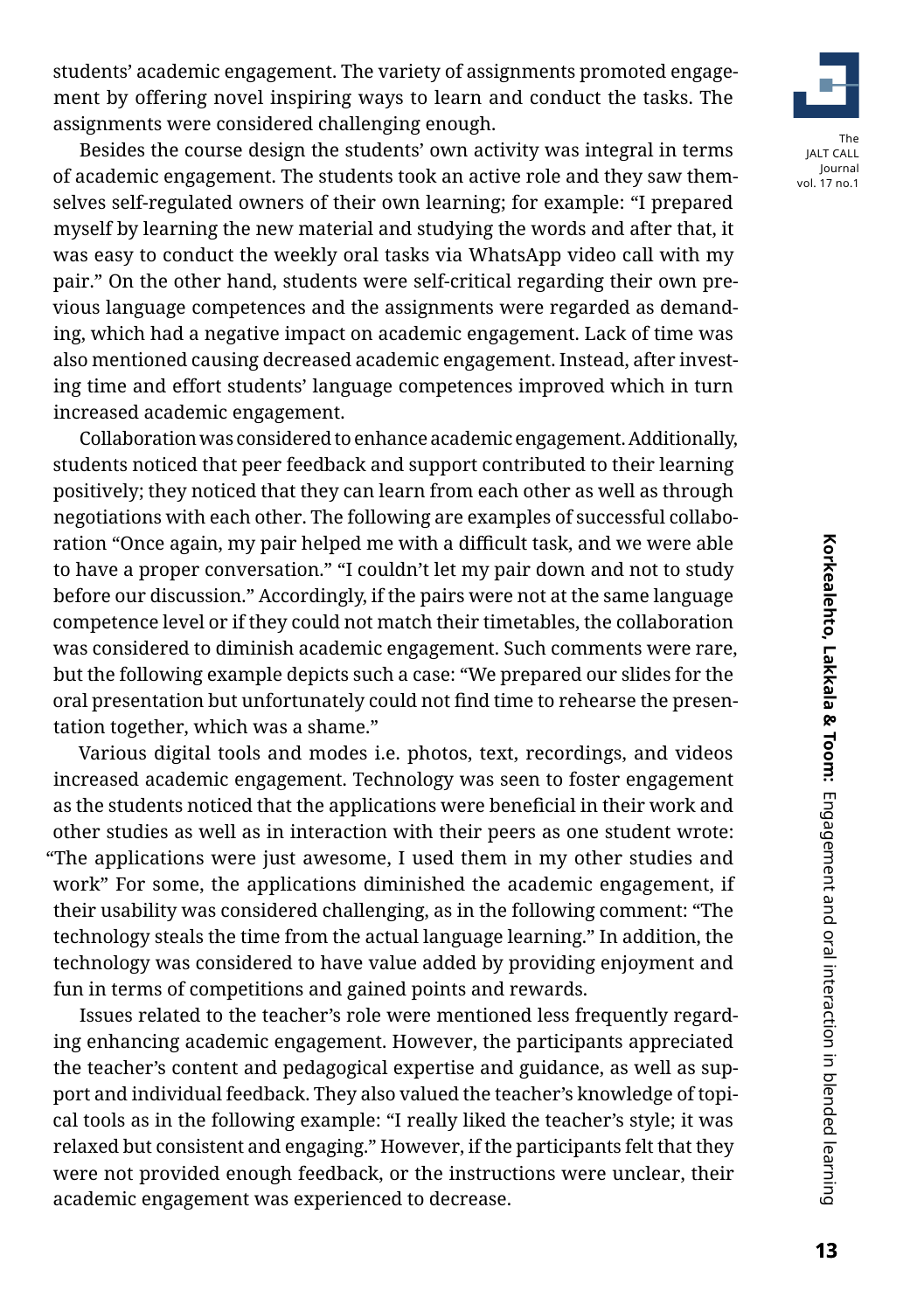#### *5.2 Features affecting social engagement*

Table 3 shows the frequencies and relative proportions of positive and negative aspects of social engagement in each category.

| Category                                   | <b>Positive mentions</b>     | <b>Negative mentions</b> |
|--------------------------------------------|------------------------------|--------------------------|
| Collaboration                              | 142 (52.99%)                 | 28 (30.77%)              |
| - Enjoyment                                | 53                           | 13                       |
| - Mutual respect                           | 28                           | 8                        |
| - Peer support                             | 61                           | 7                        |
| Student's activity                         | 96 (35.82%)                  | 58 (63.74%)              |
| - Eagerness to invest time for interaction | 16                           |                          |
| - Self-esteem                              | 48                           | 58                       |
| - Sense of belonging                       | 32                           |                          |
| Teacher's activity                         | 30 (11.19%)                  | 5(5.49%)                 |
| - Emotional support                        | 25                           |                          |
| - Fairness                                 | $\qquad \qquad \blacksquare$ | 2                        |
| - Social interaction                       | 5                            | 2                        |
| Total                                      | 268 (100%)                   | 91 (100%)                |

**Table 3.** Features affecting social engagement

Collaboration was perceived to have the most significant impact on social engagement. However, collaboration and student's own activities are intervened, and nurturing one another. For the sake of mutual respect, the students prepared themselves for the collaborative activities; they felt responsible for each other. Because of reciprocal trust, the pair discussions created a forum to discuss issues related to the studies besides the given English tasks. According to students' self-reflections, these interactions contributed strongly to social engagement and sense of belonging. In cases where collaboration was not successful, the students reported feelings of not belonging, which can be seen as a feature of failed social engagement. Due to low self-esteem or anxiety, collaborative assignments had a negative impact on social engagement, as one student described: "If I was not afraid of speaking English, pair work and collaboration would have been a great method for training oral language skills." Consequently, successful collaboration with counterparts having positive perception of their own competences added enjoyment and fun for the studies which are clearly described in the following comment: "During our weekly WhatsApp interaction we laughed a lot, I really enjoy talking with my pair"

Furthermore, students' comments manifested their eagerness to invest effort in social interaction with their peers and teacher. Several students stated that the feeling of progress and overcoming challenges had a positive impact on their social engagement, such comments were as follows: "After the oral presentation I felt like a winner, I was so nervous beforehand!" "I was scared before the course, but I have enjoyed it and I have learned a lot." Respectively,

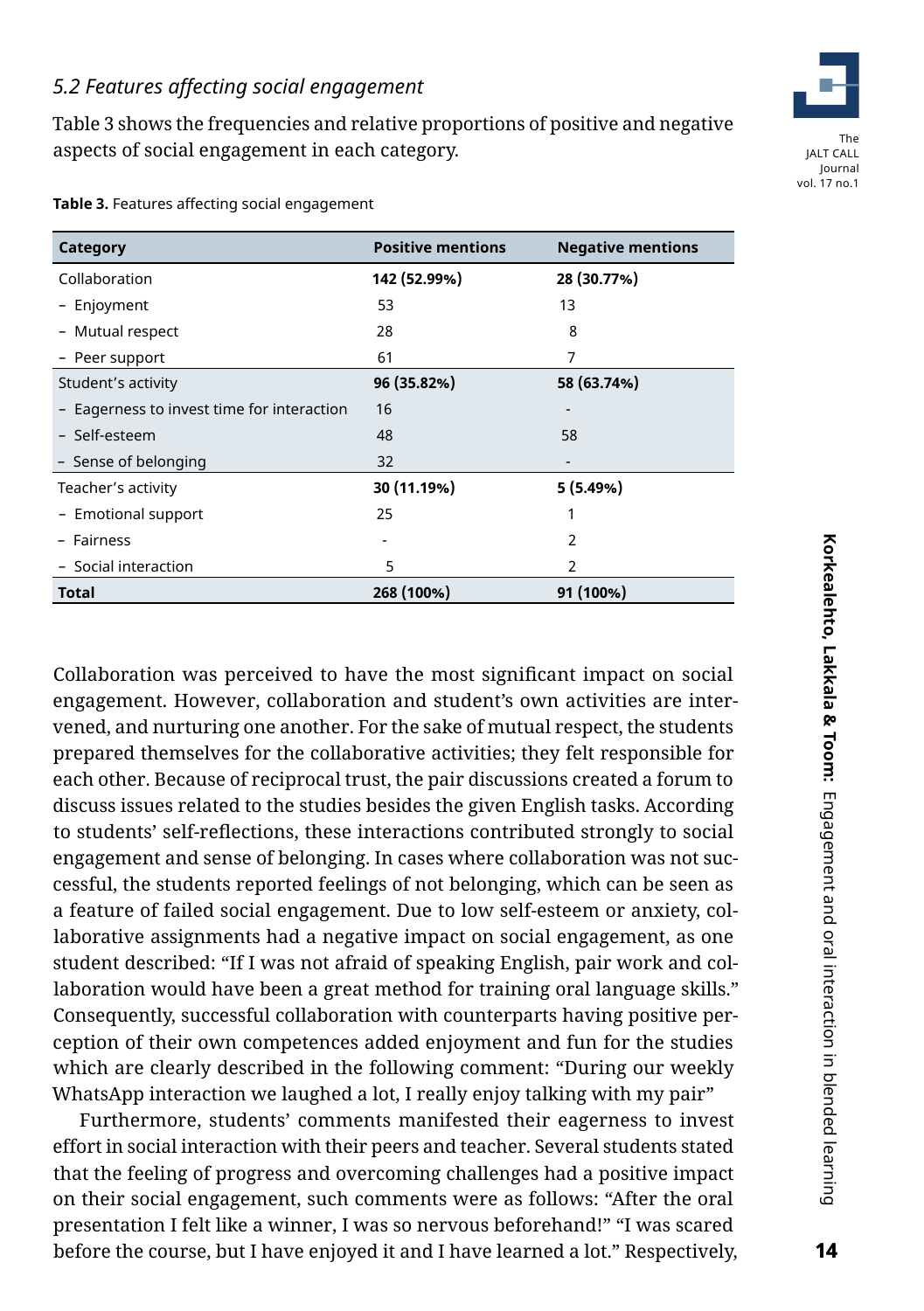students' responses revealed that their poor self-esteem and previous competence decreased social engagement.

The students reported that the teacher's interaction style increased their social engagement; many students valued the understanding, emotional support, and appreciation the teacher showed towards the students. In addition, various teaching methods and the fact that the teacher found time to discuss issues regarding assignments, e.g. the stage fright many students experienced before their oral presentations. A few students mentioned that they appreciated the teacher's expertise and endeavour to create positive learning experiences. The students valued the tolerant, enjoyable atmosphere where they allowed themselves to make mistakes. This perception shows in the following comment: "I remember as the teacher encouraged us by saying that you don't have to be perfect, the main thing is to interact, I want to keep that in mind." On the other hand, the teacher having too high requirements in relation to the student's own competences or providing instructions only in English decreased students' social engagement. "I didn't want to ask the teacher to explain in Finnish, because the others seemed to understand."

#### *5.3 Features affecting oral interaction*

Table 4 shows the frequencies and relative proportions of positive and negative aspects affecting oral interaction in each category.

| Category                             | <b>Positive mentions</b> | <b>Negative mentions</b> |
|--------------------------------------|--------------------------|--------------------------|
| Collaboration                        | 116 (42.80 %)            | 7 (14.58%)               |
| - Group work in face-to-face session | 23                       |                          |
| Oral language competence<br>-        | 4                        | 7                        |
| - Pair feedback or support           | 26                       |                          |
| - Video call discussions             | 63                       |                          |
| Course design                        | 29 (10.70%)              | $0(0\%)$                 |
| - Assignments                        | 13                       |                          |
| - Error-allowing course atmosphere;  | 5                        |                          |
| - Face-to-face sessions              | 11                       |                          |
| Educational technology               | 39 (14.39%)              | 8 (16.67%)               |
| - Effectiveness                      | 31                       |                          |
| - Enjoyment                          | 5                        |                          |
| - Usability                          | $3 -$                    | 8                        |
| Student's activity                   | 87 (32.10%)              | 33 (68.75%)              |
| - Feeling of progress                | 22                       | -                        |
| - Own competences                    | 14                       | 12                       |
| Own effort                           | 43                       | 8                        |
| - Self-esteem                        | 8                        | 13                       |
| <b>Total</b>                         | 271 (100%)               | 48 (100%)                |

**Table 4.** Features affecting oral interaction

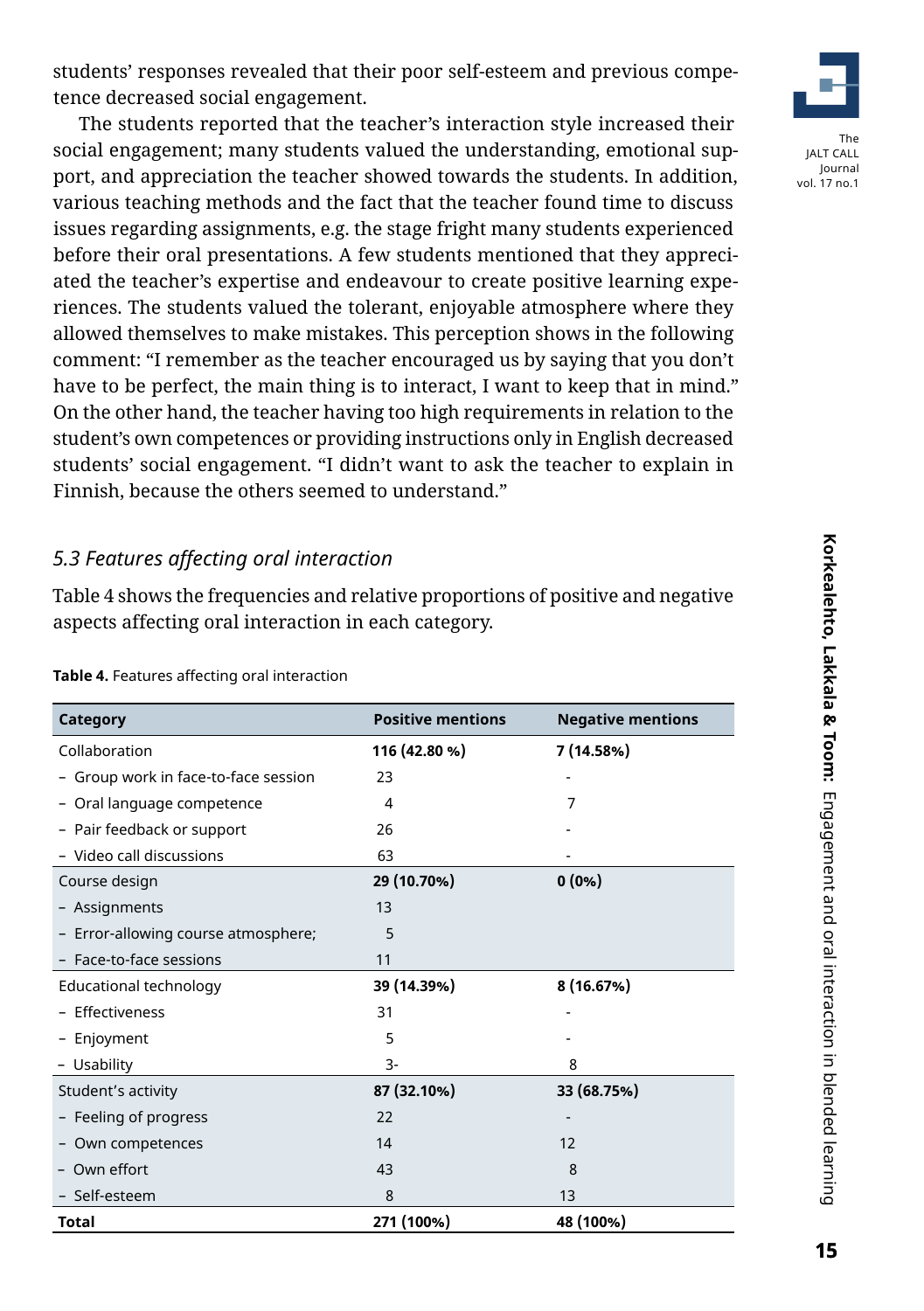Collaboration was perceived to have integral effect on student's oral interaction. The students stated that the most favourable activity for rehearsing oral interaction was the weekly pair video call discussions. Many students noticed that oral skills can only be improved by speaking the target language and elaborating the new vocabulary, as one student stated: "After each pair discussion, I was proud because I felt my oral skills improved all the time." For some students, it was supportive to have the same, familiar pair for all the discussions. A part of the students mentioned that they were at first unwilling to conduct the discussions but they gradually approved them, which is clearly shown in the following comments: "For me, it was more relaxing to have the same pair throughout the course." "Initially I was reluctant to do the pair discussions, but after a while, I understood the importance of the activity." Accordingly, failed or insufficient pair work or pair's poor academic competences were experienced to have resulted in poor oral interaction. Besides the oral exercises in the distant learning session, also activities conducted in face-to-face session in pairs, small groups or with the whole class were appreciated.

Oral interaction was promoted by collaboration, but it was evident that the students had to prepare themselves beforehand. The collaborative tasks were reported to enhance oral language skills more, and the pair discussions to be more fluent when the participants were well prepared. In comparison, when students suffered from lack of time or energy to rehearse, it caused reluctance to conduct the discussions and oral interaction was less fruitful. Students' shortcomings in their own competences also affected their willingness to conduct the exercises. However, when the students experienced that their spoken language skill had improved, it encouraged them to invest more in learning and to be more active in collaborative assignments, which in turn improved their skills.

For individual practice, technology was perceived to offer suitable tools. All students stated that the multimodal assignments enriched speaking the target language. They regarded making recordings and videos as a valuable and enjoyable method to refine their pronunciation and oral utterances, as a student wrote: "After several takes, I was satisfied with my video and my pronunciation improved a lot." Digital-savvy students welcomed the opportunity of various tools provided for sparking oral interaction whereas some students experienced challenges in using technology. They claimed the course had too many or too complicated applications which shifted the focus from practicing the language skill to the technology.

As for course design, the authentic, work-related assignments initiated oral interaction. All students considered the face-to-face sessions essential; they appreciated the opportunity to rehearse together and gain immediate feedback. In general, the students praised the relaxed, tolerant atmosphere; by building an environment of trust in a targeted manner, the teacher provides the students with opportunities to practice the target language, as one student summarises: "The thing for me in this course were oral skills and pronunciation. It is awesome! Because of the relaxed atmosphere, I finally have the feeling that I have overcome the attitude that I cannot speak English!"

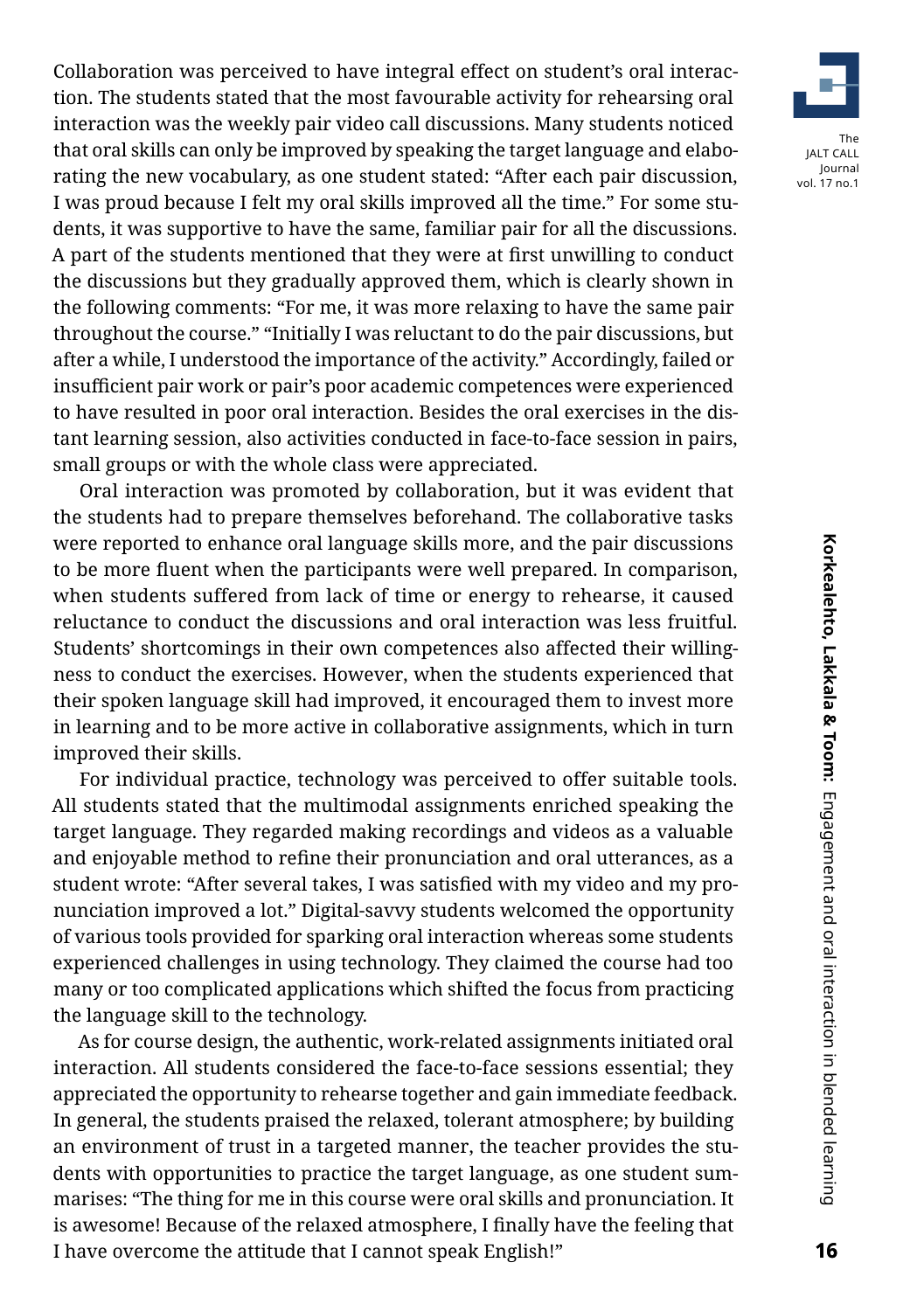#### **6. Discussion and conclusion**

The first research question addressed the elements that students perceived enhancing their academic and social engagement in a blended learning language course. According to the results, the course design had the most essential impact on the students' academic and social engagement; authenticity and alignment of the course assignments, material, and the learning objectives were perceived engaging.

Further, the face-to-face sessions were regarded as important for social engagement and they promoted academic engagement as well when the teaching methods, used digital technology and assignments were versatile and covered all language competences. In addition, students' academic and social engagement was perceived to increase when the students felt themselves autonomous learners and noticed that their own commitment had an impact on their learning which is in line with previous research (Blin & Jalkanen, 2014). The students regarded their own studying and efforts contributing positively to their academic and social engagement which is in line with the principles of ecological language learning approach (van Lier, 2004).

Students' shortage of invested time and weaknesses in previous competences had a negative impact on both academic and social engagement, even though the students were self-critical regarding their own activity and language competence. Collaboration enhanced engagement as the weekly video calls formed a platform for practicing interaction in English. Additionally, video calls created a space for social interaction. Collaboration was mainly perceived positively, only few students criticised it. In addition, the supportive course atmosphere contributed to creating mutual trust and respect and students' selfesteem building, which is in line with the work of Willms, Friesen, and Milton (2009) who state that mutual respect, fairness and supporting relationship contribute to social engagement.

The second research question addressed concerns about insufficient training for oral language skills in blended learning settings. According to the results, collaboration and video calls were the most significant methods to increase oral interaction. A safe learning environment empowers students to use the target language which is in line with previous literature (Sert & Balaman, 2018; Wrigglesworth, 2019). Some students were apprehensive about the weekly video calls, but gradually they noticed how their oral skills and interaction improved and the tasks were easier to conduct, a result corresponding to that of Romaña Correa (2015) and Taillefer and Munoz-Luna (2014).

In addition, students' own activities enhanced their willingness to conduct oral assignments and their security to talk in the target language increased according to the students. However, the most significant factor contributing negatively to oral skills improvement was the lack of practicing and reported shortcomings in student's own competences. Further, according to students' self-reflections, the use of technology that allows audio and video recordings improved the learning experience and enhanced oral interaction; with

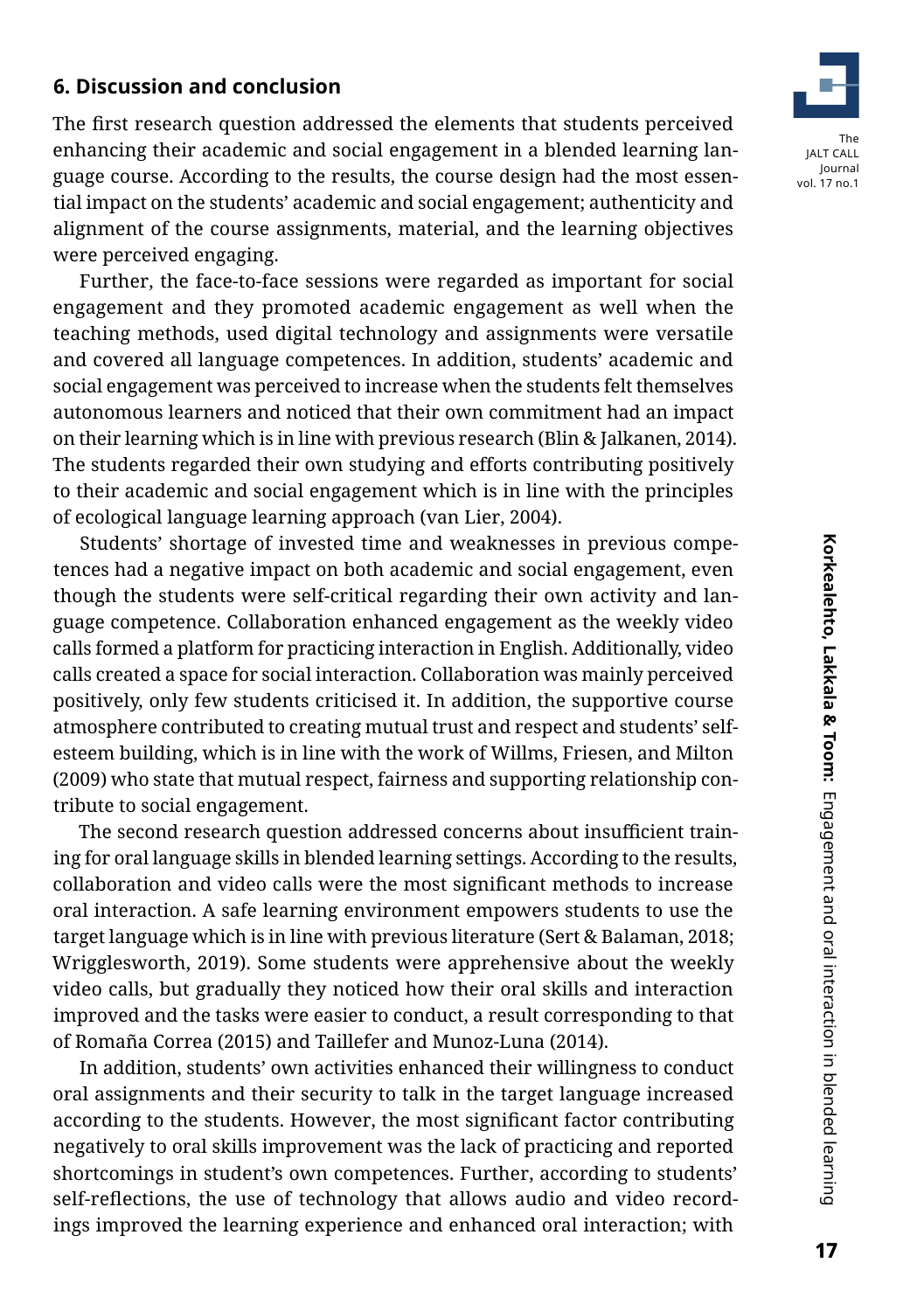appropriate tasks and digital tools the language learning can be enhanced (Jalkanen & Taalas, 2013; Trinder, 2016).

In this study, qualitative methods were applied, since they allow investigating and describing online language learning as a process, where the learner must adapt to the time, space and environment (Stickler & Hampel, 2019). A post-course questionnaire and the learning diaries generated valuable data for investigating the aspects students experienced enhancing their engagement and oral interaction. Learning diaries reveal issues such as feelings and emotions that could remain hidden in other data collection methods, such as observations or interviews (Bailey & Oschner, 1983). Further, as the learning diaries were written throughout the course, once a week the minimum, they provided reflections on the study process and learners' activities and emotions. The results are based on students' self-reporting data; hence the study did not focus on oral language development, nor measure the oral proficiency development. This research focused on one case; therefore, the results might not be generalisable.

In terms of the practical implications of this study, it could be summarised that the course design is essential for online learning; relevant tools, as well as field-specific material and individual and collaborative multimodal assignments, should be clearly structured and scheduled. Carefully crafted learning environment sparks interaction and enhances engagement; it is evident that collaboration and pair work are paramount in online language learning, not only for learning but also for community building. Therefore, this study advocates language teachers to design online courses in a manner that collaborative and individual learning activities cover all language competences, also the challenging oral one. The aim is to spark language teachers to contemplate the possibilities technology offers for online oral competence training and encourages them to embrace the opportunity to develop more socially and academically engaging courses.

Given the limitations of this study, there are items to address in future research. For one, to focus on oral proficiency improvement in virtual learning spaces. Second, it is also worth exploring the opportunities learning analytics provides for evaluating students' engagement by measuring students' activities in the online learning platform. Finally, future studies should investigate the impact teacher's presence has on students' academic and social engagement as well as on language learning results.

#### **Ethical statement**

The students were asked for written consent to participate in the research. They were informed about the purpose of the study and were explained that their reflective learning diaries and post-course questionnaire answers have no impact on their course mark. The research participation was voluntary.

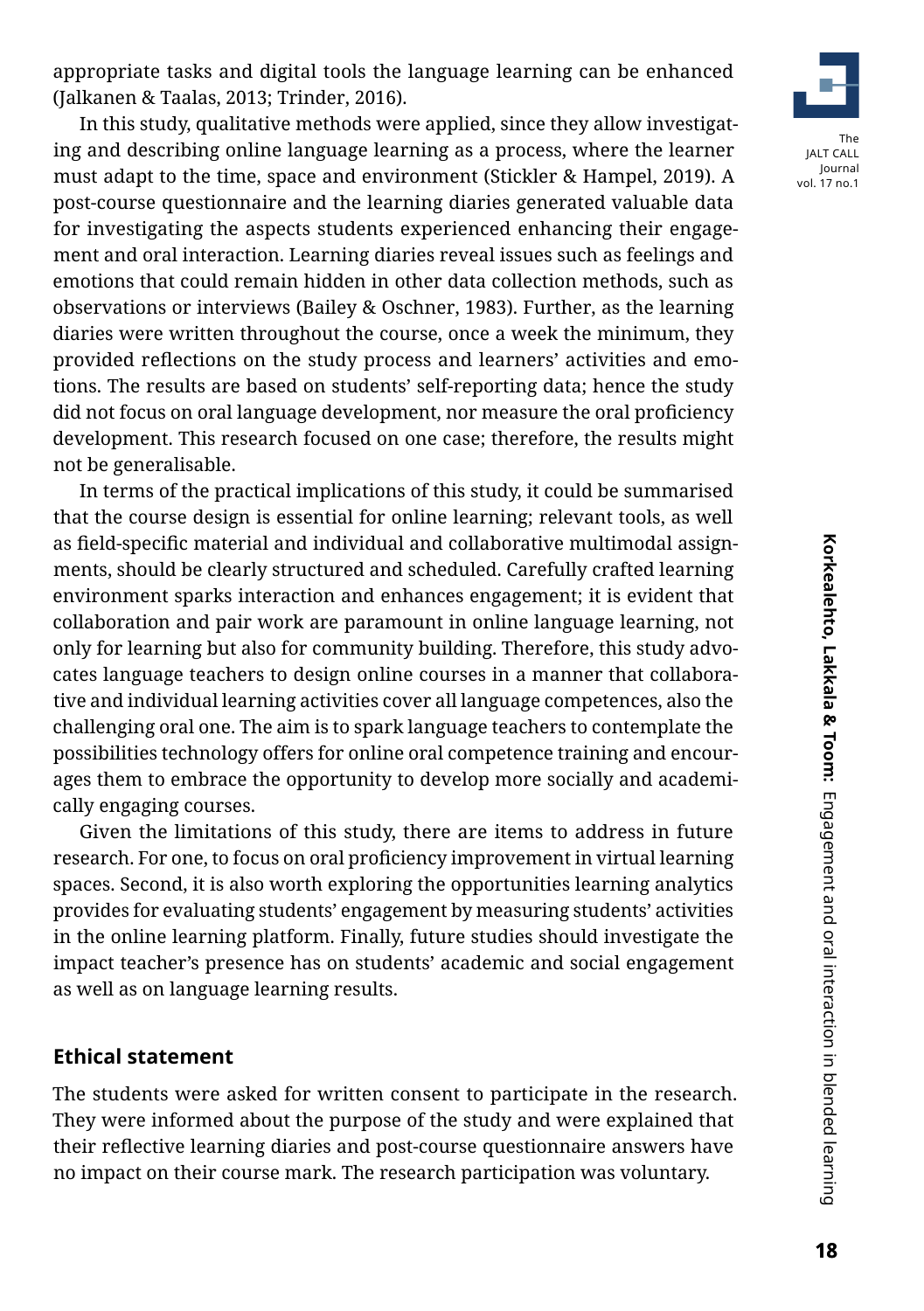**References**

Newbury House,.

languaging in hybrid environments. *APPLES: Journal of Applied Language Studies, 8* (1), 147–170. http://apples.jyu.fi/ArticleFile/download/433

Blin, F., & Jalkanen, J. (2014) Designing for language learning: agency and

Bailey, K. M. & Ochsner, R. (1983). A methodological review of the diary

studies: Windmill tilting or social science? In K. M. Bailey, M. H. Long & S. Peck (Eds.), *Second language acquisition studies* (pp. 188–198). Rowley, MA:

Bueno-Alastuey M. C., & López Pérez, M. V. (2014). Evaluation of a blended learning language course: students' perceptions of appropriateness for the development of skills and language areas. *Computer Assisted Language Learning, 27*(6), 509–527.

https://doi.org/10.1080/09588221.2013.770037

Coates, H. (2006). *Student engagement in campus-based and online education: University connections.* New York: Routledge.

- Confederation of Finnish Industries (2014). *Kielitaito on kilpailuetu*. https://ek.fi/wp-content/uploads/Henko-2014.pdf
- Ducate, L., & Lomicka, L. (2008). Adventures in the blogosphere: From blog readers to blog writers. *Computer Assisted Language Learning, 21*(1), 9–28.
- Espasa, A., & Meneses, J. (2010). Analysing feedback processes in an online teaching and learning environment: an exploratory study. *Higher Education, 59*(3), 277–292. https://doi.org/10.1007/s10734-009-9247-4
- Fredricks, J. A., Blumenfeld, P. C., & Paris, A. H. (2004). School engagement: Potential of the concept, state of the evidence. *Review of Educational Research, 74*, 59–109. https://doi.org/10.3102/00346543074001059
- Gaebel, M., Kupriyanova, V., Morais, R., & Colucci, E. (2014). *E-learning in European higher education institutions.* Brussels: European University Association.
- García-Sánchez, S., & Luján-García, C. (2016). Ubiquitous knowledge and experiences to foster EFL learning affordances. *Computer Assisted Language Learning, 29*(7), 1169–1180.

https://doi.org/10.1080/09588221.2016.1176047

- Golonka, E. M., Bowles, A. R., Frank, V. M., Richardson, D. L., & Freynik, S. (2014).Technologies for foreign language learning: a review of technology types and their effectiveness, *Computer Assisted Language Learning*, 27 (1), 70–105. https://doi.org/10.1080/09588221.2012.700315
- Hsu, H.-Y., Wang, S.-K., & Comac, L. (2008). Using audioblogs to assist Englishlanguage learning: An investigation into student perception. *Computer Assisted Language Learning, 21*(2), 181–198.

Jalkanen, J., & Taalas, P. (2013). Designing for sustainable pedagogical development in higher education language teaching. In E. T. Christiansen, L. Kuure, A. Mørch & B. Lindström (Eds.) *Problem-based learning for the 21st century: New practices and learning environments* (pp. 73–99). Aalborg Universitetsforlag.

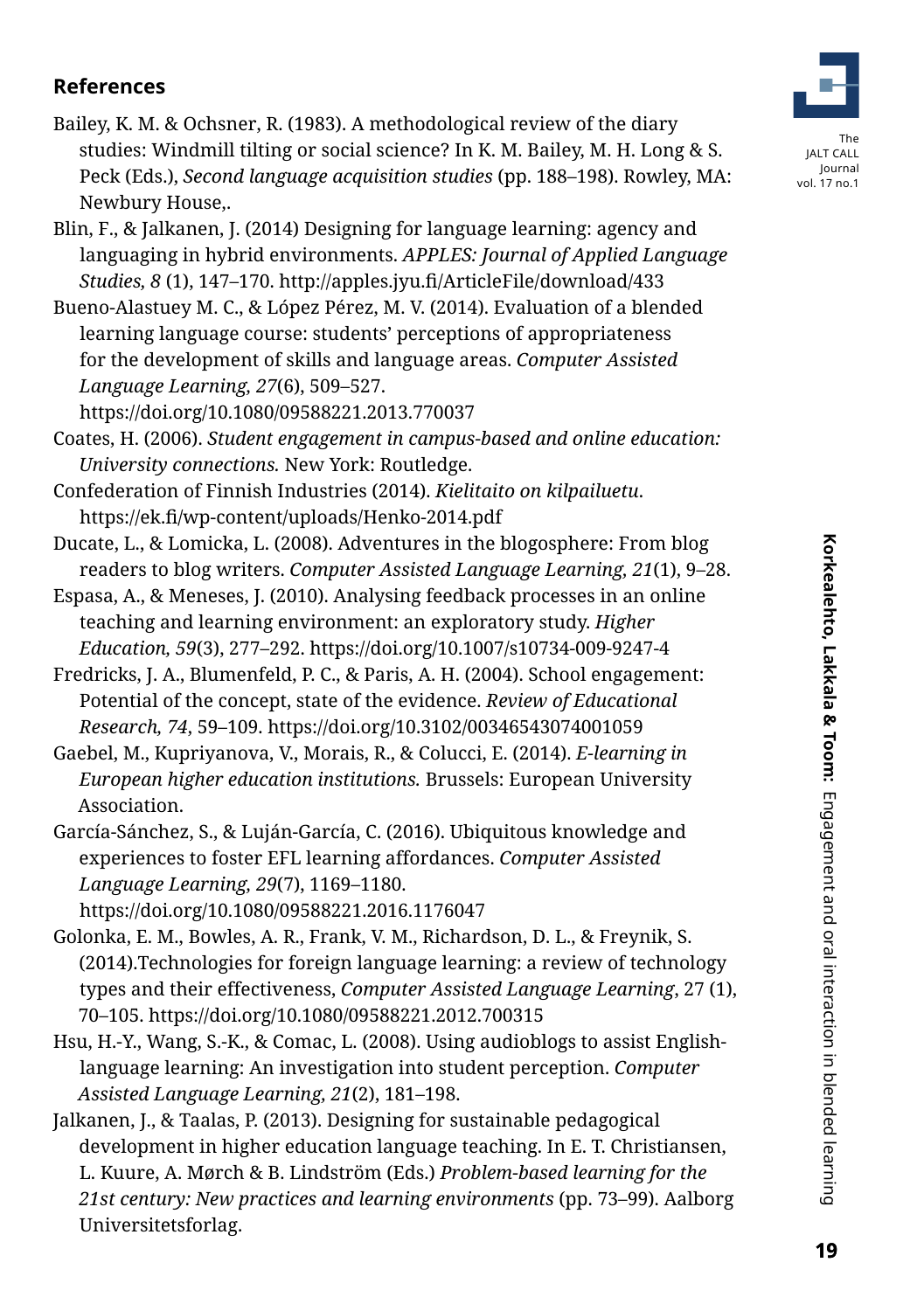- Kahu, E. R. (2013). Framing student engagement in higher education. *Studies in Higher Education*, *38*(5): 758–773. https://doi.org/10.1080/03075079.2011.598505
- Kangas, M., Siklander, P., Randolph, J., & Ruokamo, H. (2017). Teachers' engagement and students' satisfaction with a playful learning environment. *Teaching and Teacher Education, 63,* 274*–*284. http://doi.org/10.1016/j.tate.2016.12.018
- Kantelinen, R., & Airola, A. (2008). Ne antavat yhtenäisempää taustatukea kieltenopetukseen. *Kokemuksia ammattikorkeakoulujen kieltenopetuksen käytäntö suosituksista Kasvatustieteiden tiedekunnan selosteita 3*. Joensuu: Joensuun yliopisto.
- Kress, G., & van Leeuwen, T. (2001). *Multimodal discourse: The modes and media of contemporary communication.* London: Arnold.
- Krippendorff, K. (2004). *Content analysis: An introduction to its methodology.* Thousand Oaks, CA: Sage.
- Kuh, G. D. (2009). The National Survey of Student Engagement: Conceptual and empirical foundations. *New Directions for Institutional Research, 141*, 5–20.
- Lantolf, J. P., & Thorne, S. L. (2006). *Sociocultural theory and the genesis of second language development*. Oxford: Oxford University Press.
- Leier, V., & Korkealehto, K. (2018). Antipodal communication between students of German in Finland and in New Zealand via Facebook. In P. Taalas, J. Jalkanen, L. Bradley & S. Thouësny (Eds.), *Future-proof CALL: language learning as exploration and encounters – short papers from EUROCALL 2018* (pp. 160–164). Research-publishing.net.
- Liu, C., Wang, P. ,& Tai, S. (2016). An analysis of student engagement patterns in language learning facilitated by Web 2.0 technologies. *ReCALL, 28*(2), 104–122. https://doi.org/10.1017/S095834401600001X
- Liu, Q., & Chao, C. (2018). CALL from an ecological perspective: How a teacher perceives affordance and fosters learner agency in a technologymediated language classroom. *ReCALL, 30*(1): 68–87. https://doi.org/10.1017/S0958344017000222
- Moskal, P. D., & Cananagh, T. B. (2014). Scaling blended learning evaluation beyond the university. In A. G. Picciano, C. D. Dziuban, & C. R. Graham (Eds.) *Blended learning: Research perspectives Volume 2* (pp. 34–51). London & New York: Routledge.
- Pekrun, R., & Linnenbrink-Garcia, L. (2012). Academic emotions and student engagement. In S. L. Christenson, A. L. Reschly, & C. Wylie, C. (Eds.), *Handbook of research on student engagement* (pp. 259–282). Cham, Switzerland: Springer Science.

https://doi.org/10.1007/978-1-4614-2018-7\_12

Redmond, P., Heffernan, A., Abawi, L., Brown, A., & Henderson, R. (2018). An online engagement framework for higher education. *Online Learning, 22*(1), 183–204. https://doi.org/10.24059/olj.v22i1.1175

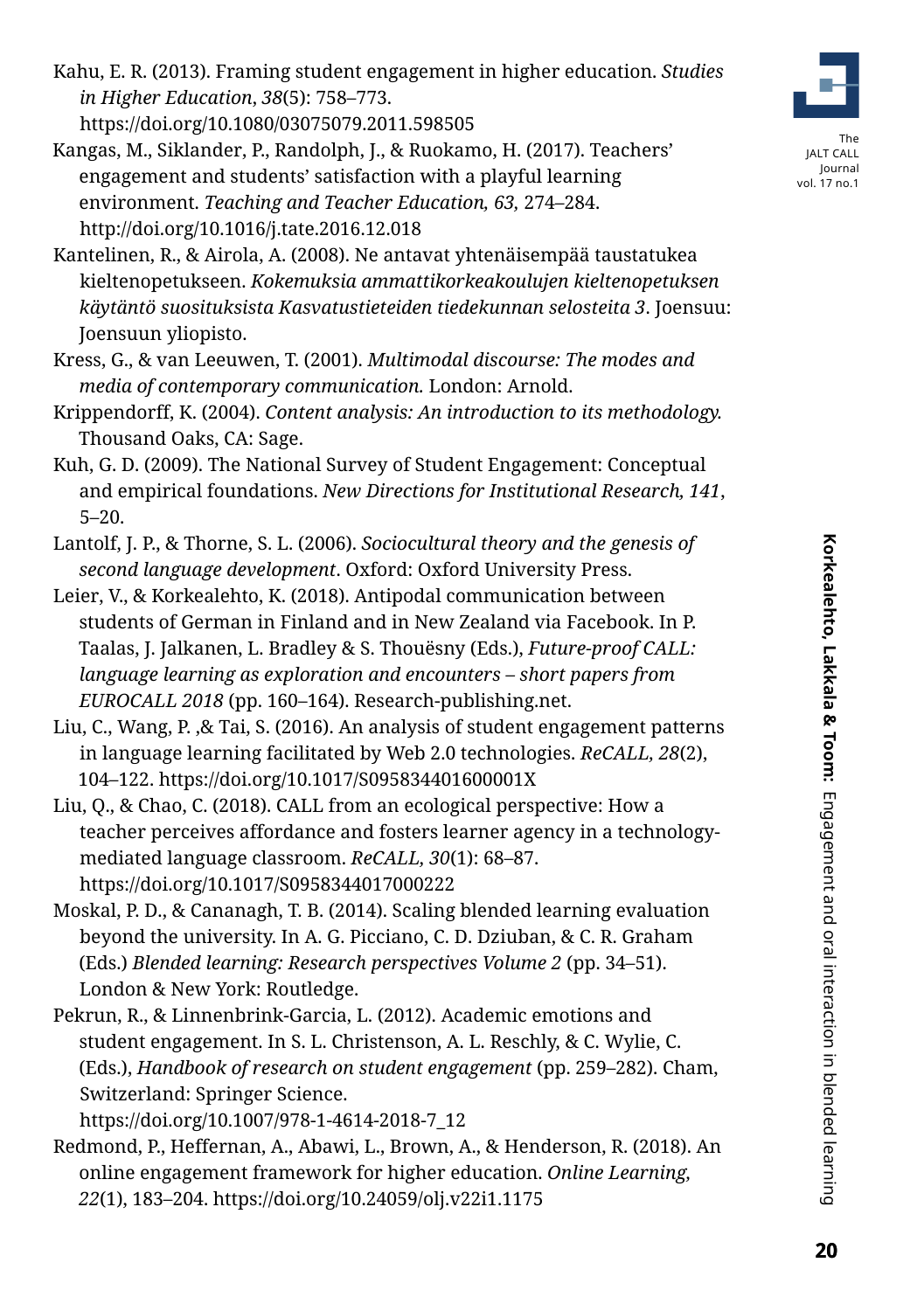Rienties, B., Lewis, T., McFarlane, R., Nguyen, Q., & Toetenel, L. (2018). Analytics in online and offline language learning environments: the role of learning design to understand student online engagement. *Computer Assisted Language Learning, 31*(3), 273–293. https://doi.org/10.1080/09588221.2017.1401548

Rivens Mompean, A. (2010). The development of meaningful interactions on a blog used for the learning of English as a Foreign Language. *ReCALL, 22*(3), 376–395. https://doi.org/10.1017/S0958344010000200

Romaña Correa, Y. (2015). Skype™ conference calls: A way to promote speaking skills in the teaching and learning of English. *PROFILE Issues in Teachers' Professional Development, 17*(1), 143–156. http://dx.doi.org/10.15446/profile.v17n1.41856.

Shadiev, R., & Yang, M. (2020). Review of studies on technology-enhanced language learning and teaching. *Sustainability*, *12*(2), 524. http://dx.doi.org/10.3390/su12020524

Sert, O., & Balaman, U. (2018). Orientations to negotiated language and task rules in online L2 interaction. *ReCALL, 30*(3), 355–374. https://doi.org/10.1017/S0958344017000325

Sinha, S., Rogat, T. K., Adams-Wiggins, K. R., & Hmelo-Silver, C. E. (2015). Collaborative group engagement in a computer-supported inquiry learning environment. *International Journal of Computer-Supported Collaborative Learning, 10*(3), 273–307. https://doi.org/10.1007/s11412-015-9218-y

Stickler, U., & Hampel, R. (2019). Qualitative research in online language learning - What can it do? *International Journal of Computer-Assisted Language Learning and Teaching, 9(*3), Article no. 2.

Sun, Y. C. (2010). Extensive writing in foreign-language classrooms: A blogging approach. *Innovations in Education and Teaching International, 47*(3), 327–339.

Taillefer, L., & Munoz-Luna, R. (2014). Developing oral skills through Skype: A language project analysis. *Procedia–Social and Behavioral Science, 141*, 260– 264.

Thompson, N. L., Miller, N. C., & Pomykal-Franz, D. (2013). Comparing online and face-to-face learning experiences for nontraditional students: A case study of three online teacher education candidates. *The Quarterly Review of Distance Education, 14*(4), 233–251.

Trinder, R. (2016). Blending technology and face-to-face: Advanced students' choices. *ReCALL, 28*, 83–102. https://doi.org/10.1017/S0958344015000166

van Lier, L. (2000). From input to affordance: Social-interactive learning from an ecological perspective. In J. P. Lantolf (Ed.), *Sociocultural theory and second language learning* (pp. 245–259). Oxford: Oxford University Press.

van Lier, L. (2004). *The ecology and semiotics of language learning: A sociocultural perspective*. Boston: Kluwer Academic. https://doi.org/10.1007/1-4020-7912-5